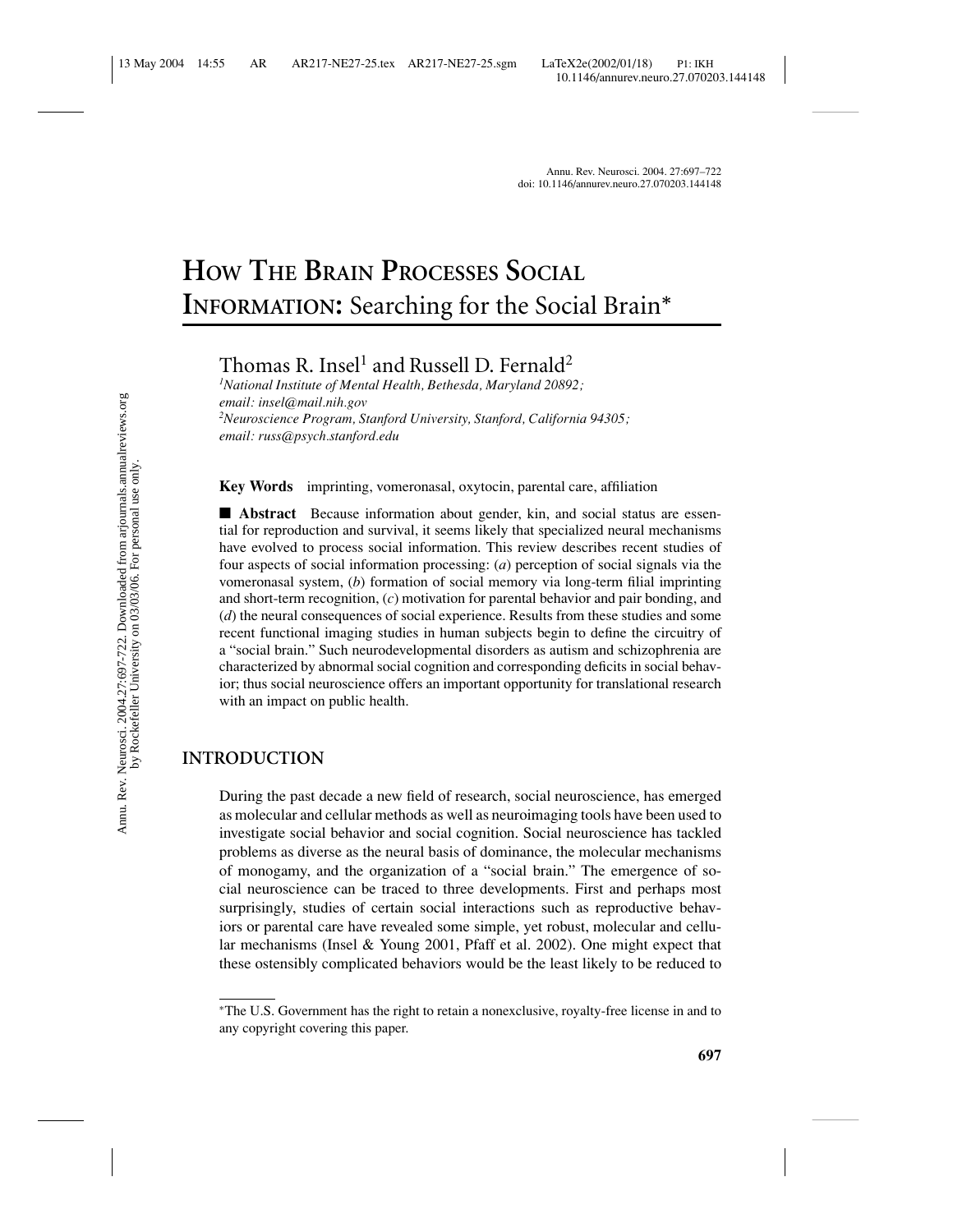simple neural mechanisms. However, social behavior is essential for reproduction, and therefore, the neural and hormonal processes subserving these behaviors are likely to be highly conserved. Second, there has been increasing recognition of the role abnormal social behavior plays in such human disorders as schizophrenia and autism (Lord et al. 2000). Studies in nonhuman animals may identify neural substrates of normal social behavior that could aid our understanding and treatment of abnormal human social behavior. Third, there is mounting evidence that social isolation and social separation are serious risk factors for medical disorders that may rival well-known traditional risk factors such as smoking and obesity (House et al. 1988). The powerful effect of loneliness on health begs the question of how social interaction protects against illness.

Although social neuroscience has emerged recently, its conceptual underpinnings reach back nearly a century. von Uexkull (1921) suggested that every species ¨ experiences life differently, living as it does in its own "Umwelt," or unique perceptual world. Lorenz (1935) expanded von Uexküll's idea of a perceptual world to include not only physical surroundings but also a social system. His landmark article "Companions as Factors in the Bird's Environment" suggests that an animal's perceptual world must include important information about the behavior of other individuals and even the group as a whole. Because successful social behavior requires recognition of key social interactions in their appropriate context, individual responses in social situations must have been important in shaping the species phenotype. However, in many species, little is known either about how such social perception occurs or about how it leads to the behavioral, physiological, cellular, and molecular changes needed for social behavior. Moreover, various epochs of an animal's life pose different requirements for successful and effective social behavior because distinct behavioral patterns may be important at different times. For example, affiliation, meaning contact with a conspecific, can be manifest as attachment during infancy, as maternal care postpartum, or as pair-bonding behavior in reproductive adults.

# **CONSTRAINTS ON ANALYZING SOCIALLY RELEVANT NEURAL SYSTEMS**

Searching for specific neural substrates of social behavior sets important constraints on experimental methods. It is crucial that behavioral studies designed to understand the neural bases of specific behavioral patterns use realistic social situations where animals interact as they would in their natural habitat. Consequently, there are several important caveats for the most successful development of social neuroscience.

First, there is a tendency to use simple behavioral assays to probe complex behavioral patterns. Such assays are proxies for the real events and, although convenient for experimental purposes, can lead to over- or misinterpretation of results. For example, even though "approach" is often taken as a proxy for affiliative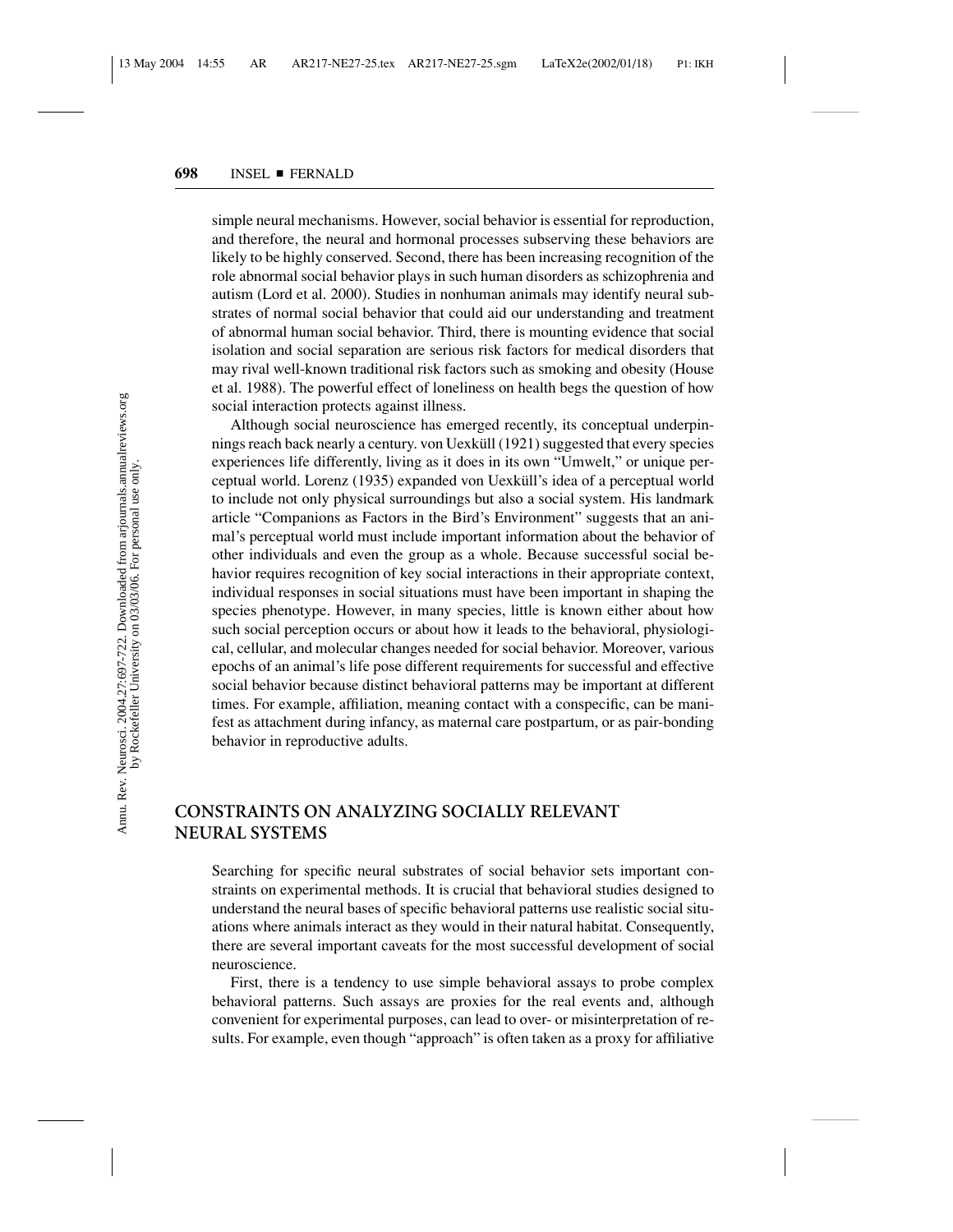behavior, one animal may approach another for many reasons depending critically on individual status, social context, and physiological state of the individuals involved. Therefore, using approach as a measure of affiliation can distort the value of experimental measurements (see Lederhendler & Shulkin 2000 for a more complete discussion of this issue).

Second, many studies make the tacit assumption that typical laboratory housing is appropriate for animals intended for use in the analysis of complex social behaviors. However, studies of rodents have shown the profound effects housing has on brain structures (Rosenzweig & Bennett 1996, van Praag et al. 2000) such that behavioral and genetic manipulations can be obscured by rearing conditions (Henderson 1970). Ethological information should guide decisions about the environmental factors needed to successfully mimic a natural situation. Wiedenmayer (1997) showed, for example, that gerbils develop stereotypies when their environment does not contain shelters that are appropriately based on their natural behavior. Perseveration of stereotypic behavior in captive animals can easily occur and may reflect stress-induced sensitization of dopamine systems (Cabib et al. 2000). These concerns are particularly important in the early experience of animals. Rearing animals in isolation can selectively disrupt higher-order cognitive function as well as sensory filtering (Hall 1998, Robbins et al. 1996). Thus, even relatively subtle changes in rearing can produce enhanced fearfulness in the animals in ways that could seriously confound experimental outcomes (Wurbel 2001).

Third, the failure to use ethologically relevant tasks can compromise the results of studies in which genetic or environmental challenges are used (Gerlai  $\&$  Clayton 1999). Testing animals in a context irrelevant to the natural behavior of the animal can produce anomalous results for a variety of reasons. For example, the widely used Morris water maze, a spatial learning task, was developed for a rat species that inhabits wetlands (Morris 1981), although now it is used primarily to test mice that evolved to live in burrows in dry regions such as forests and grasslands. Tests that are not matched to natural behavior may subject the animal to significant stress, confounding what is intended to be a cognitive task with behavioral and endocrine responses to a threatening environment. Ideally a combination of field and laboratory studies might be used to structure experiments. Field observations can identify the capabilities of animals in their natural habitat, revealing processes that have been shaped by natural selection. These insights could then be used to frame laboratory procedures useful in controlled analyses of particular behaviors or cognitive tasks. When possible, several complementary tests should be used to assure that the overall outcome reflects the intended assessment.

Finally, growing evidence indicates that the social context can change neural pathways in individual animals. Whether we examine reproductive behavior (Fernald 2002), the size of a litter (Hofer et al. 1993), a companion for birdsong (Hessler & Doupe 1999), or simply group housing with an inevitable dominance hierarchy, it is important to recognize that social context matters. It is a challenge to discover not only how behavior is controlled via physiological processes, but also how social context influences physiological, cellular, and molecular events in the central nervous system.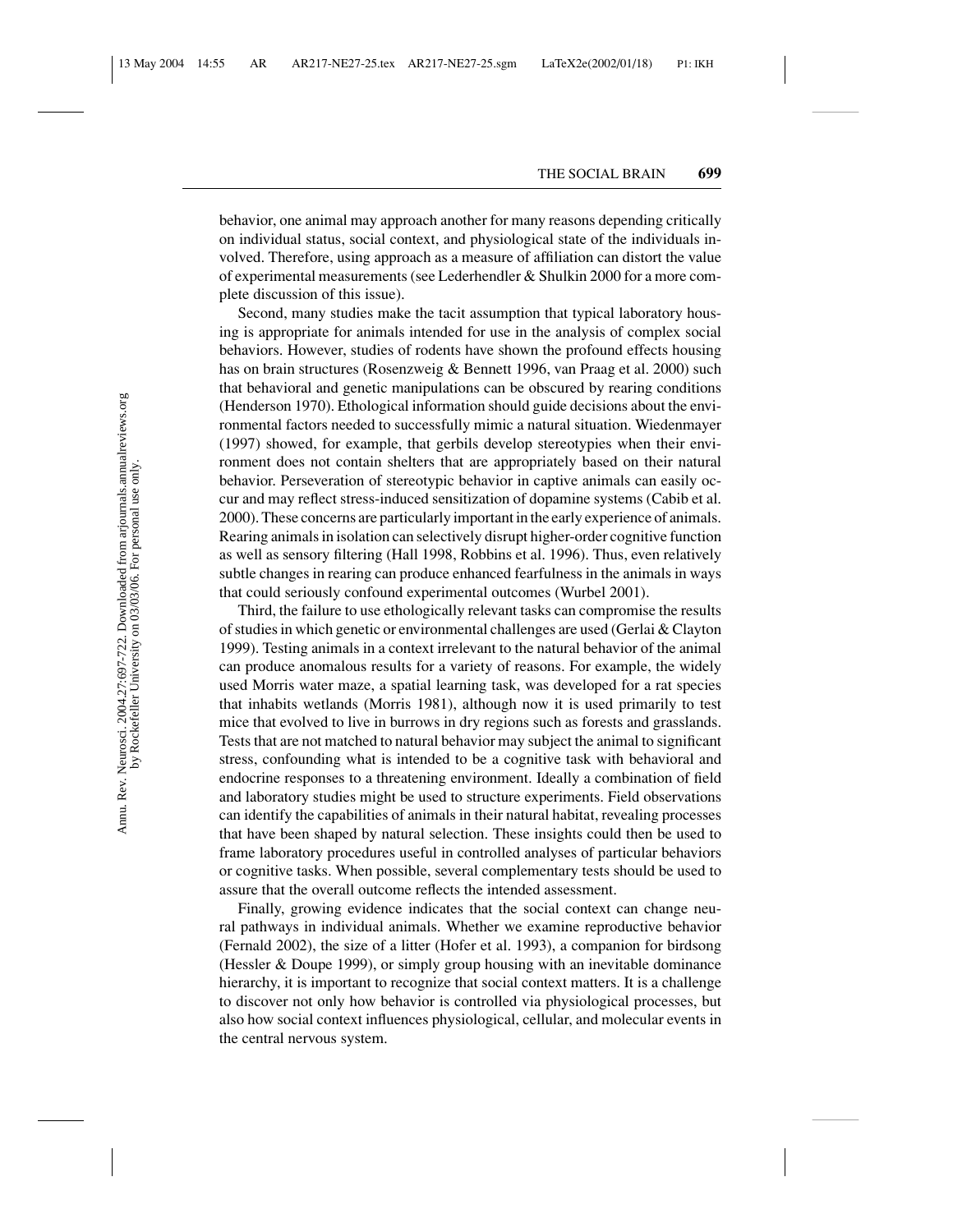# **SENSORY SPECIALIZATIONS FOR SOCIAL PERCEPTION**

As noted above, different species have distinct sensory windows into the world and some sensory systems appear to have evolved especially for social behavior. This claim raises the more general issue of how to distinguish between the functioning of a neural system that is dedicated to processing social information and the functioning of a generic sensory system adapted for multimodal processing of complex stimuli such as social interactions.

Perhaps the best-known sensory system specialized for social behavior is that used for detecting pheromones, the compounds used for intraspecies communication (reviewed in Dulac & Torello 2003). All higher eukaryotes show a remarkable convergence toward two distinct olfactory systems. The main olfactory system, which detects volatile odorants that are inhaled via airways, is used to detect food, predators, and prey. Evolved to detect smells that cannot be predicted, it contains a sensory array able to detect a large number of odorants. In contrast, the accessory olfactory system detects a limited set of pheromones that are actively pumped into the interior of the vomeronasal organ where they are sensed by neurons that project to the accessory olfactory bulb (AOB). This system detects and recognizes species-specific olfactory signals that carry information about the sex, reproductive state, and location of possible mates as well as information about territory and social status that regulates various social behaviors. In contrast to the main olfactory system, which faces a large and unknown universe of odors, the accessory olfactory system has a limited and predictable set of signals to detect.

Progress in understanding the olfactory and pheromonal systems has been rapid, with many surprises. The mammalian main olfactory receptors are G protein– coupled receptors (GPCRs) with a conserved seven-transmembrane structure, which facilitated their discovery (Buck & Axel 1991), but it was unexpected that there would be more than 1000 genes encoding olfactory receptors in mammals. Olfactory receptors, (Mombaerts et al. 1996), the signaling cascade (Firestein 2001), and a remarkable spatial encoding of olfactory signals extending from the glomeruli to second-order neurons in the cortex (Zou et al. 2001) have all been well described. More important for social interactions is detection of semiochemicals or pheromones produced by conspecifics, although the issue of human pheromones is hotly contested in some quarters (Meredith 2001). Pheromonal detection via the AOB relies on receptors in the vomeronasal organ (VNO) that are evolutionarily unrelated to those in the primary olfactory system. VNO sensory neurons express receptor genes from three independent supergene families, V1r, V2r, and V3r, arrayed in segregated populations on the VNO neuroepithelium, and they express several immune complex genes including a multigene family, H2-Mv, that represents nonclassical class I members of the major histocompatibility complex (Ishii et al. 2003, Loconto et al. 2003). Cells in the VNO do not express the main components of the signaling cascade used for transducing activation of olfactory receptors (such as  $G_{\text{olf}}$ ), but they do express *trp2*, a cation channel of the transient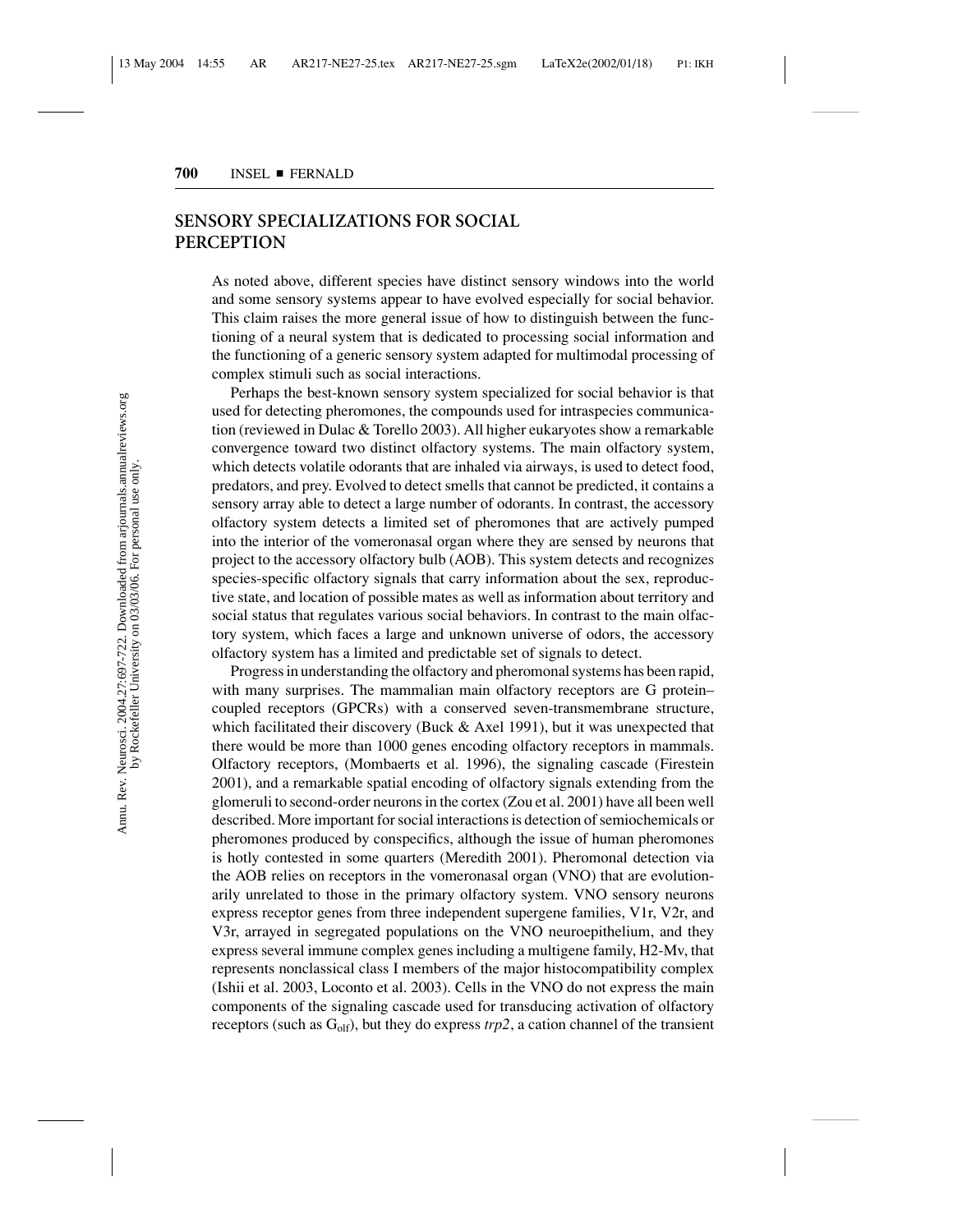receptor potential family. However, the VNO in humans is vestigial, disappearing before birth. All members of the human VNO gene family are pseudo genes except for one, and the ligand for this receptor is not known.

Histochemical and optical mapping suggest that there are two or more anatomical subdivisions of the AOB along the antero-posterior axis. The central representations of pheromone receptors differ from the precise spatial representations of the main olfactory system. Instead of the convergence of multiple neurons expressing a single olfactory receptor onto a single glomerulus as seen in the main olfactory bulb, there is a more diffuse topographic projection of pheromone receptors onto multiple glomeruli in the AOB with convergence in the mitral cell, second-order neurons (Del Punta et al. 2002). The significance of this difference between main and accessory bulb organization is not clear, although in both systems there is a high degree of anatomic specificity at this early level of sensory processing. Mitral cell projections also vary between main and accessory systems in the rodent brain, the former represented in the primary olfactory cortex and the latter distributed in the bed nuclei of the accessory olfactory tract and stria terminalis as well as in the vomeronasal amygdala, including aspects of the posteromedial cortical and medial nuclei. Projections from the vomeronasal amygdala are largely to the neuroendocrine hypothalamus, including the medial preoptic area (MPOA) and ventromedial nucleus.

How does the VNO-AOB pathway perceive social signals? Neurophysiological recordings in anesthetized mice and in VNO slices have revealed several interesting aspects of the segregation of information between the VNO and main olfactory bulb (Dulac 2000). Some odorants not known to be pheromones can stimulate neurons in the VNO (Sam et al. 2001, Trinh & Storm 2003), which leads to the speculation that volatile chemicals associated with food or other important environmental signals activate both systems. There is clearly a topography of response. Recording from VNO slices, Leinders-Zufall et al. (2000) found neurons exquisitely sensitive (e.g.,  $10^{-11}$  M) to putative pheromone signals in specific regions of the apical VNO. Holy et al. (2000) recorded from the excised VNO sensory system using an electrode array and found neurons sensitive to male or female mouse urine. These in vitro approaches are not able to exploit the fully functioning system, but they offer a view of some capabilities of the system. In an exciting in vivo approach, Luo et al. (2003) recorded from single neurons in the AOB of male mice engaged in natural behaviors. They observed that neuronal firing was modulated by physical contact with male and female anesthetized conspecifics. Their data suggest that pheromone sampling may require sniffing as a prerequisite for pheromonal signaling. Moreover, individual neurons were activated selectively by specific combinations of the sex and strain of conspecifics and failed to respond to an artificial mouse. Furthermore, the intact animals showed no response to chemicals used to stimulate the VNO in anesthetized mice and slices. Presumably, animals need to seek pheromonal sources and actively sample those of interest. An example of the neural recording and associated behavior can be viewed on the Web (http://www.sciencemag. org/content/vol299/issue5610/images/data/1196/DC1/ 1082133S1.mov).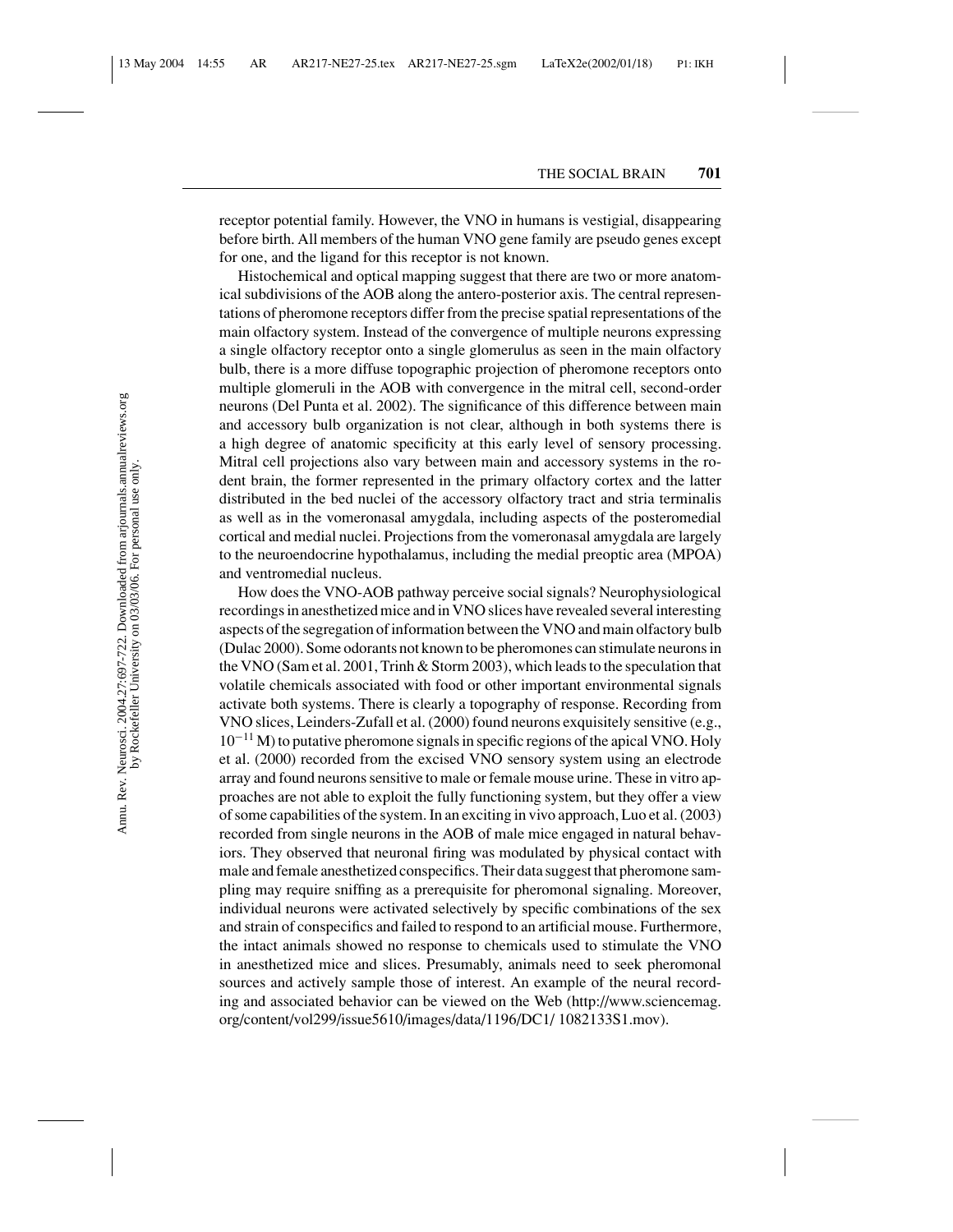Targeted mutagenesis has also revealed aspects of social perception via the VNO. Stowers et al. (2002) generated a knockout of the *trp2* gene, encoding the cation channel expressed exclusively in neurons of the VNO. In *trp2* knockout animals, copulation was unaffected, but the males apparently could not distinguish between sexes. Rather than attacking male intruders, as seen in wild-type mice, mutant males attempted to copulate with other males. This suggests that the VNO may be essential for gender discrimination, although the receptor family for this behavior is not clear because *trp2* is expressed throughout the VNO. Male mice with a null mutation of the β*2m* gene, expressed only in neurons that express the the V2R receptor family, do not show copulation with other males, but they lack aggression (Loconto et al. 2003). Thus, different classes of VNO receptors may be linked to specific behavioral responses.

Progress in understanding how the VNO detects social information has been remarkable. Future studies recording simultaneous behavioral and neural events should allow a sophisticated analysis of how the VNO-AOB processes social signals. Salient from the data produced thus far is that pheromonal signaling is different from main olfactory signaling: In pheromonal signaling, the animal appears to seek the signal to be detected, volatile stimuli may not be readily sensed by this system, and receptors in the VNO appear to be more finely tuned and more sensitive than the receptors in the main olfactory epithelium. Although there is a high degree of spatial and molecular organization in the accessory system, natural stimuli represent complex mixtures of pheromones that activate diverse areas in the brain. Rather than serving simply as releasers or activators of behavior or neuroendocrine responses, pheromonal signals may shape diverse sensory systems converging on the hypothalamus (Dulac & Torello 2003).

## **SOCIAL LEARNING: FROM PERCEPTION TO MEMORY**

How does an individual make sense of social information? Social recognition can be considered at several levels: kin, status, gender, and individual. Here we describe two forms of learning about individual identity: imprinting, which is apparently permanently stored; and social recognition in adults, which appears to be short term. Studies in these two areas are beginning to identify some molecules and cells important for social recognition. Some systems or circuits for social recognition are best defined in fMRI studies of humans (described below).

## **Imprinting: Formation of Long-Term Social Preferences**

How do young animals come to "know" their parents, siblings, and appropriate sexual partners? For infants of many species, learning about conspecifics generally and parents and siblings more specifically is achieved via specialized learning processes early in life. This learning is critically important for survival and reproduction. For this reason, it offers an unusual chance to understand how the nervous system evolved to support specialized learning for a social purpose.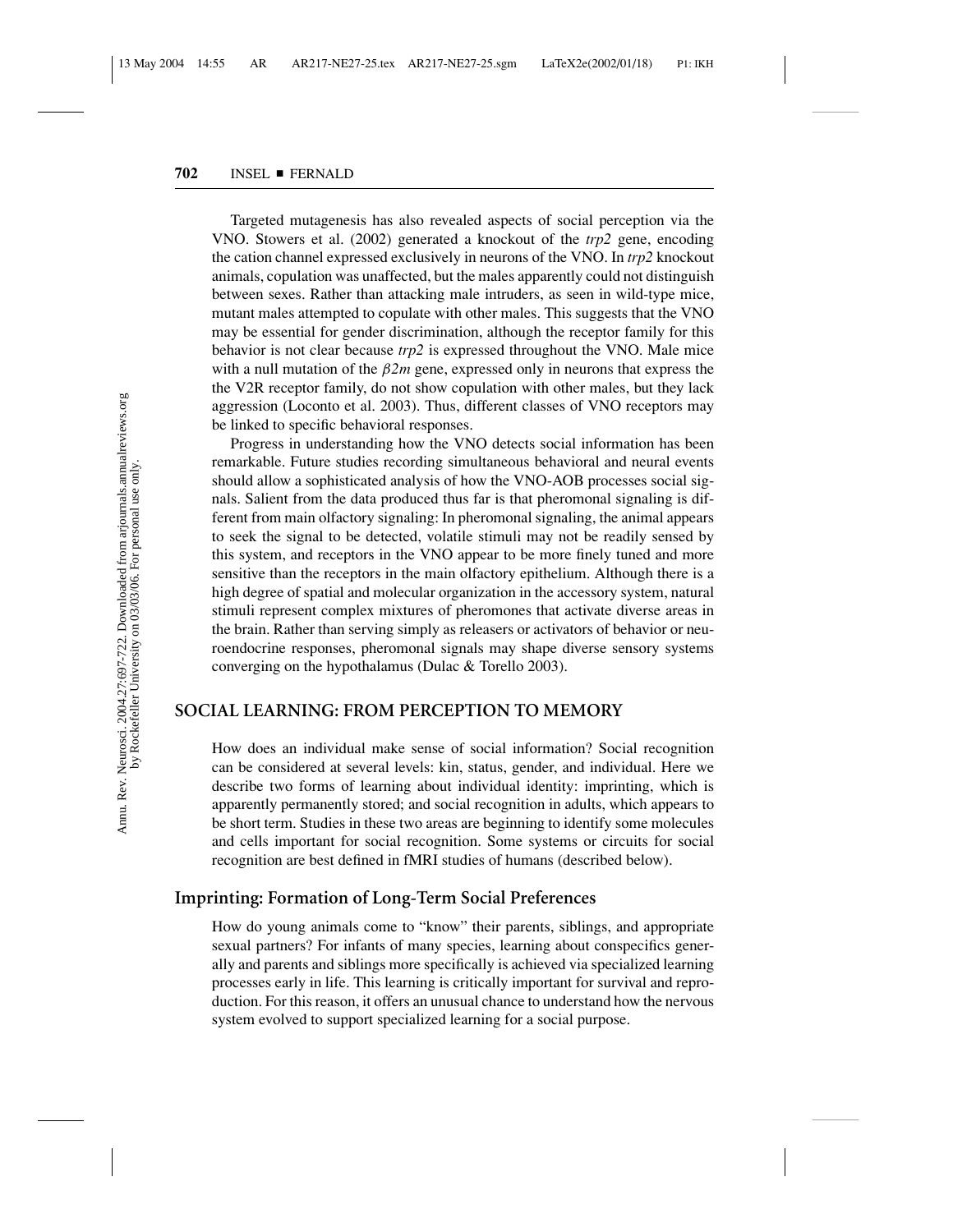Lorenz (1935) first described this specialized form of social learning. He observed that precocial birds (ducklings, goslings, and chicks) follow and become attached or socially bonded to the first moving object they encounter within hours after hatching, usually the mother. Lorenz (1935) discovered that if greylag geese were reared by him from the time of hatching, they would treat him like a parental bird, and upon reaching sexual maturity, they courted him in preference to conspecifics. Lorenz called this process imprinting after the German word "prägung" (printing) because he proposed that the important sensory object met by the newborn bird is stamped immediately and irreversibly onto its nervous system. He also recognized that there was a short, critical period following hatching during which the chick was sensitive to learning. We now distinguish two forms of imprinting: filial (identifying parental and species phenotypes) and sexual (identifying potential future sexual partners).

Imprinting has been extensively studied in the laboratory, in part because its features are a direct challenge to conventional ideas about learning (Hess 1972). Imprinting is fast, requires few trials, has an obligatory sensitive period, and is irreversible in natural situations—all contrary to classical rules of animal learning. As such, imprinting resembles conditioned taste aversion and fear conditioning, two other rapid and enduring forms of learning in adults. But unlike these other forms of single-trial learning, imprinting occurs within a developmentally restricted time window, providing a rich but largely unexplored area of investigation for linking neural changes to social experience. In a series of studies, Horn & McCabe (1984) proposed two distinct processes: (*a*) emergence of filial behavior toward a stimulus without prior exposure to that stimulus, which they called a predisposition, and (*b*) acquiring a preference for a stimulus through exposure to it. The claim that these are dissociable parts of imprinting is based on manipulations such as drug administration and lesions that affect the two phases differentially (Davies et al. 1985).

Predisposition to approach stimuli resembling conspecifics is independent of experience and occurs during a sensitive period (Bolhuis et al. 1985, Johnson et al. 1989b). This predisposition, at least for chicks, appears to depend on the complex structural or configural properties of the stimulus (Johnson & Horn 1988). These data suggest that the chick has inherited some kind of perceptual template that predisposes it to prefer the right class of objects for its attention. Evidence suggests this predisposition is then shaped by the subsequent experience of the animal (Hogan 1988). It is not clear how this evolutionarily essential sensory template is encoded in the brain or how animals match visual experience to such a template.

The second aspect of imprinting, acquiring a preference, has been extensively studied. On the basis of original ethological observations, Bolhuis & Honey (1998) found that the more complex and realistic the stimulus is (e.g., sound, motion, structure), the stronger the imprinting process is, which, in turn, is thought to contribute to formation of an integrated representation of the imprinting object. Are there particular sites in the brain responsible for imprinting? Horn and colleagues (for a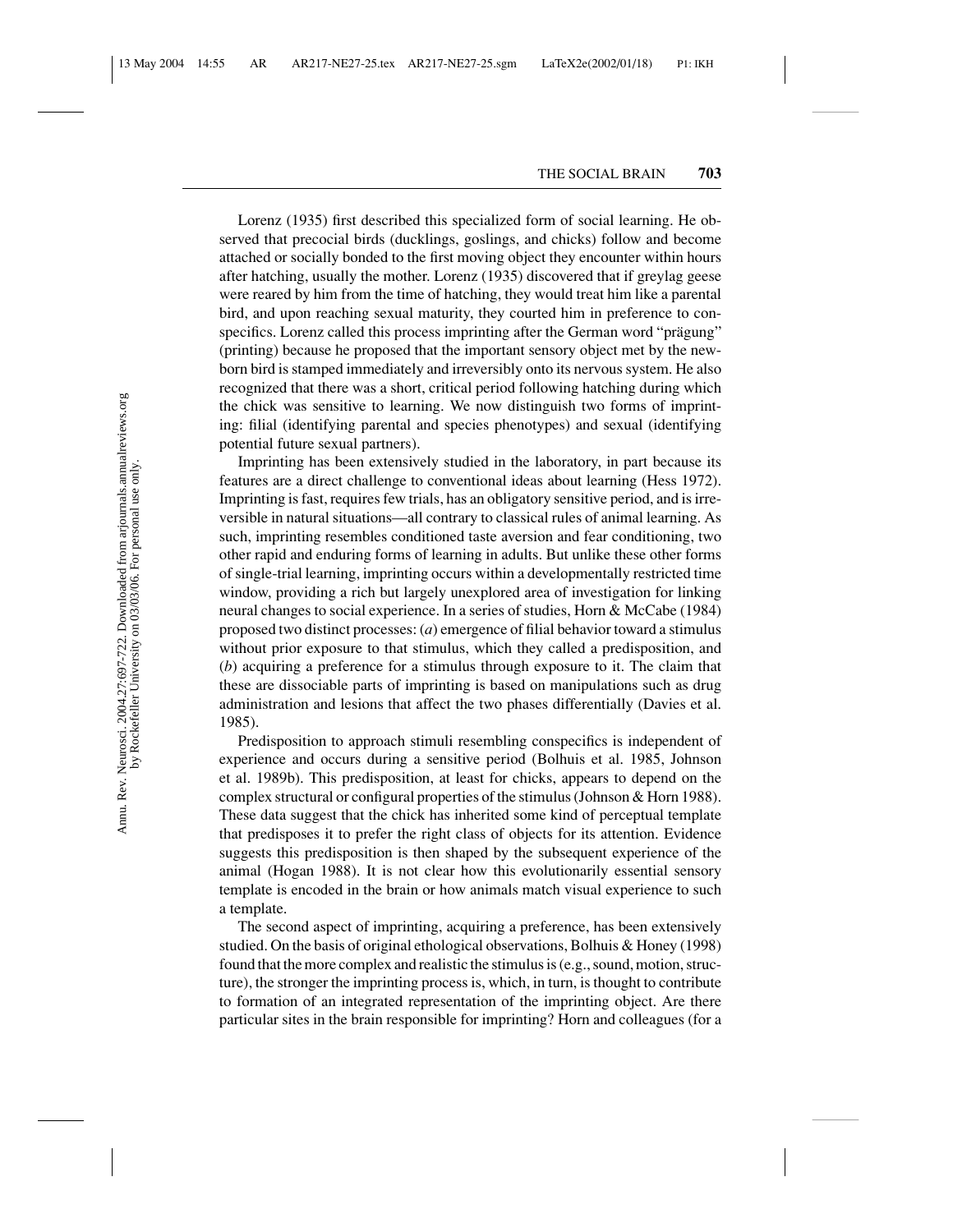review see Horn 1985) have described the importance of a telencephalic midline region, the intermediate and medial hyperstriatum ventrale (IMHV), for imprinting in the chick. In a series of lesion studies, chicks that had their IMHV surgically removed on both sides could no longer retain imprinting and could not recognize the imprinting stimuli. However, lesioned chicks could learn externally rewarded stimuli. In addition, there is increased metabolic activity, *N*-methyl-D-aspartate (NMDA) receptor binding, and c-*fos* gene expression in IMHV during imprinting (McCabe & Horn 1994). Morphological studies have shown that imprinting is correlated with an increase in the length of the postsynaptic density of spine synapses in the IMHV but only in the left hemisphere. Significantly, there does not seem to be an increase in synapse number in the IMHV during imprinting. In a related series of experiments, Bock & Braun (1999) described changes that accompany auditory imprinting in the chick. Here the relevant regions are the mediorostral neostriatum/hyperstriatum ventrale and the dorso-caudal neostriatum. However, in contrast to the increase in the postsynaptic density described with visual imprinting, Bock & Braun (1999) note that auditory imprinting is associated with a loss of spines in these two regions.

In both visual and auditory imprinting, NMDA receptors appear important for experience-dependent plasticity. NMDA receptor antagonists block visual (McCabe & Horn 1991) and auditory (Bock & Braun 1999) imprinting and, in the latter case, prevent the learning-associated loss of spines specifically in the two regions identified as critical for learning. In other models of experience-dependent plasticity associated with sensitive periods (such as the formation of ocular dominance columns in the visual cortex, the formation of barrel fields in the somatosensory cortex, or song learning in the zebra finch), the end of the sensitive period is associated with developmental changes in NMDA receptor physiology along with decreased expression of the NR2B subunit and increased expression of the NR2A subunit within the NMDA receptor complex (Heinrich et al. 2002). In this context, imprinting may represent a specialized form of developmental learning that uses mechanisms adapted for long-term storage in the service of social recognition. However, in other models of developmental plasticity such as avian song learning, downregulation of the NR2B subunit is not sufficient to close the critical period (Heinrich et al. 2003), and in NR2A knockout mice there is no evidence of an extended critical period (Lu et al. 2001).

Imprinting offers an unusual opportunity to explore a well-defined, genetically modulated period of plasticity during which specific brain regions acquire information essential for survival of the individual. In birds this process is largely visual, in rodents imprinting is olfactory (see Sullivan & Wilson 2003), and in sheep, both visual and pheromonal signals may be critical (Kendrick et al. 1998). Two questions still need to be answered: (*a*) What are the neural substrates of the critical or sensitive period? and (*b*) What are the neural consequences of stimulation during this period? It seems likely that with the appropriate experimental paradigm and a careful delineation of the time course, techniques for profiling gene and protein expression will reveal the neural mechanism for the window of filial imprinting, analogous to the recent studies of avian song learning and ocular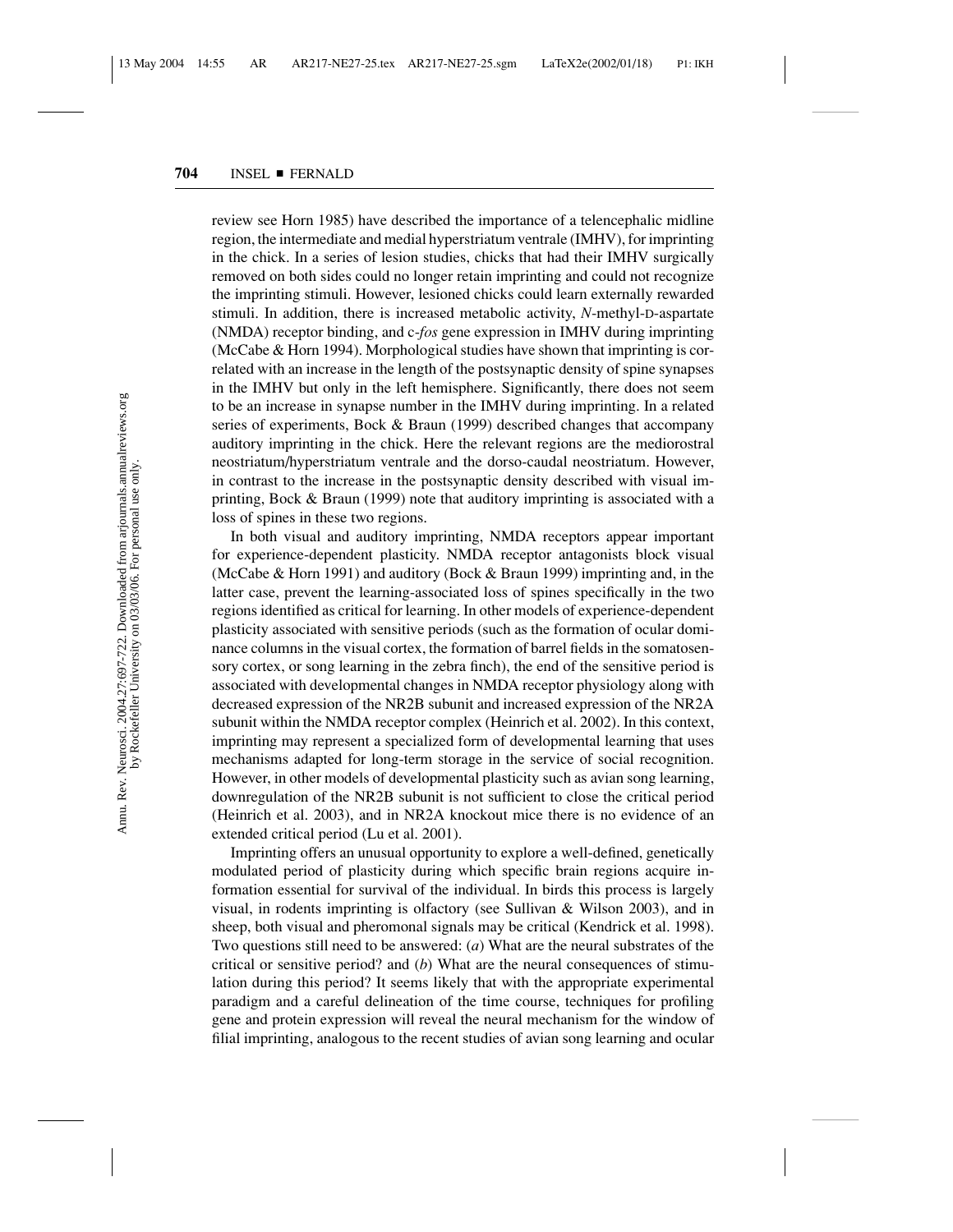dominance column formation. In contrast to the evanescent sensitive period, the neural consequences of imprinting are likely to reflect constitutive changes in gene expression possibly via epigenetic mechanisms. A beautiful example of one such mechanism has been described by Meaney and colleagues (Meaney et al. 1996, Champagne et al. 2003) in their studies of the long-term effects of high versus low maternal grooming of rat pups. Grooming apparently induces an epigenetic demethylation of the promoter of the hippocampal glucocorticoid receptor, exposing the promoter to transcription factors that induce gene expression in response to stress. As a result, pups who receive high levels of grooming have more hippocampal glucocortcoid receptors and, because these receptors serve as a brake on the hypothalamic stress response, these pups remain relatively less stress responsive throughout life.

#### **Social Recognition**

If imprinting confers an enduring memory that is important for recognizing parents or avoiding incest, how do we recognize familiar individuals encountered later in the life cycle? In rodents, recognizing conspecifics, unlike imprinting, appears to be a short-lived process. Adult social recognition rests on the observation that in a laboratory cage environment and, presumably, in the wild most rodents will enter into a "meet and greet" ritual when exposed to a novel intruder. In the field, rats live in colonies with a common pheromonal signature spread via grooming. When a resident male is exposed to an intruder male or a sexually receptive female, this ritual quickly evolves into either a threat display or an attempted mating bout, respectively, regulated by pheromone detection. But when a resident male is exposed to a juvenile or an ovariectomized female, the male predictably sniffs and grooms the intruder for at least 2 min (depending on the strain). If the intruder is then removed for 30 min before being placed again with the same resident male, the time for investigation falls by approximately 50%. This decrease in investigation has been assumed to reflect recognition of the intruder because (*a*) a novel intruder receives at least 2 min of investigation, (*b*) increasing intervals of separation between the initial and subsequent exposures to the same intruder results in increasing investigation time, and (*c*) drugs or interventions that impair memory formation increase investigation time on the recognition trial (Winslow & Camacho 1995). In male rats, after 90 min of separation there is little or no decrease in investigation time, presumably reflecting a loss of recognition.

In a series of studies dating back nearly two decades, intraventricular administration of the neuropeptide vasopressin (AVP) has been shown to increase social recognition in male rats (Engelmann et al. 1996). Landgraf and colleagues recently reported that a viral-vector-induced increase in the vasopressin V1a receptor specifically in the lateral septum increased social recognition (Landgraf et al. 2003). AVP in the rat lateral septum is much more abundant in males than in females (De Vries et al. 1992), possibly accounting for a gender difference and androgen dependence of social recognition. However, the full circuitry for AVP's effects in the rat brain remains to be described.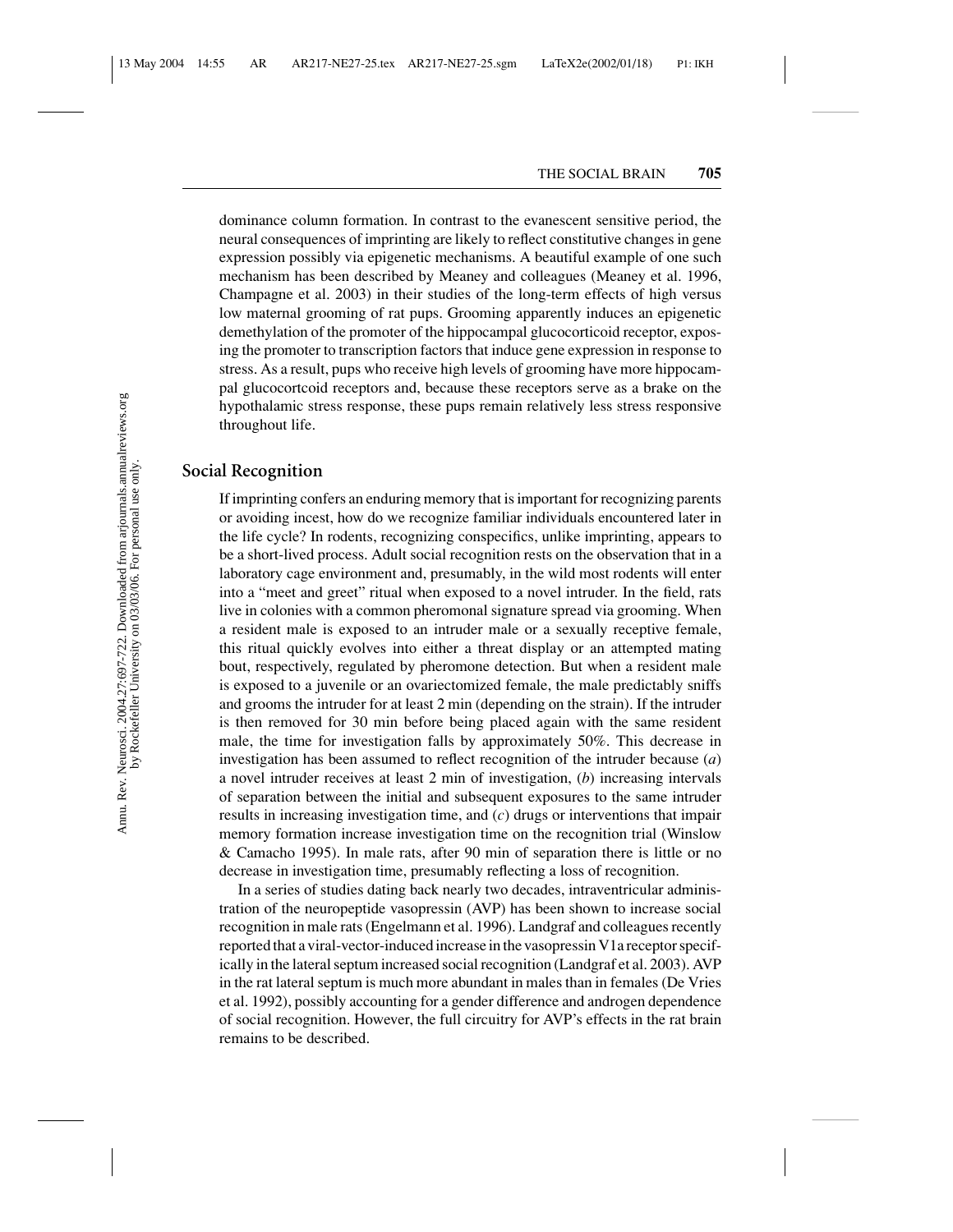Ferguson et al. (2000) recently described mice with a null mutation of another member of the AVP peptide family, oxytocin, as socially amnestic. In the oxytocinknockout (OT-KO) mouse most aspects of social behavior, such as sexual and maternal behavior, appear unchanged from those of controls (Nishimori et al. 1996, Winslow et al. 2000, Young et al. 1996). In the social recognition paradigm, the responses of male OT-KO and wild-type mice do not differ in an initial encounter with a novel intruder, each spending approximately 150 s investigating the novel mouse (Ferguson et al. 2000). However, when tested 30 min later, wild-type mice show the expected 50% decrease in investigation, whereas OT-KO mice exhibit no change from the initial trial (Ferguson et al. 2000). It is curious to note that OT-KO and wild-type mice do not differ on several tests of nonsocial memory nor do they differ in tests of olfactory function. Indeed, when tested with either a lemon-scented cotton ball or even a lemon-scented mouse, both OT-KO and wildtype mice appear to recognize the stimulus after 30 min of separation (Ferguson et al. 2002). The deficit in the male OT-KO mouse thus appears to be specific to the social domain (although, see also Tomizawa et al. 2003 for cognitive deficits in female OT-KO mice).

Oxytocin receptors are found throughout the main olfactory bulb, the AOB, as well as several telencephalic nuclei in the mouse brain (Insel et al. 1993). Although earlier pharmacological studies implicated the olfactory bulb as the likely site of action for oxytocin effects on social recognition (Dluzen et al. 1998), when Ferguson et al. (2001) compared regional activation in OT-KO and wild-type mice after a brief social exposure, Fos staining was increased in the main and accessory olfactory systems of both strains, with no differences apparent between OT-KO and wild-type mice. However, in contrast to the wild-type mice, the OT-KO mice failed to activate Fos in the medial nucleus of the amygdala and in downstream projections in the bed nucleus of the stria terminalis (BST) and the MPOA. Oxytocin injected into the medial nucleus of the amygdala (a region rich in oxytocin receptors) appeared to reinstate social recognition in the OT-KO mice, at a dose that was ineffective when given by the intracerebroventricular (icv) route.

Consistent with the role of the V1a receptor on social recognition in rats, mice with a null mutation of the V1a receptor (V1a-KO) also manifest a profound deficit in social memory (Bielsky et al. 2004). At first glance, the OT-KO and V1a-KO mice appear to have a murine equivalent of prosopagnosia, a clinical syndrome in which the ability to recognize faces is lost. However, careful consideration of the ethological significance of the behavior suggests that the experimental proxy used for social recognition in these mouse studies is not equivalent to our sense of individual recognition in humans. The grooming ritual in mice that is used to investigate an intruder includes delivery of a pheromonal signature. Thus, it seems possible that the recognition depends on the test mouse detecting his own familiar pheromone rather than recognizing any individual characteristics of the intruder mouse. Could the behavioral results observed in the OT-KO mouse be explained by a deficit in secreting the pheromone rather than an inability to make a social memory? This interpretation would suggest that activation of the medial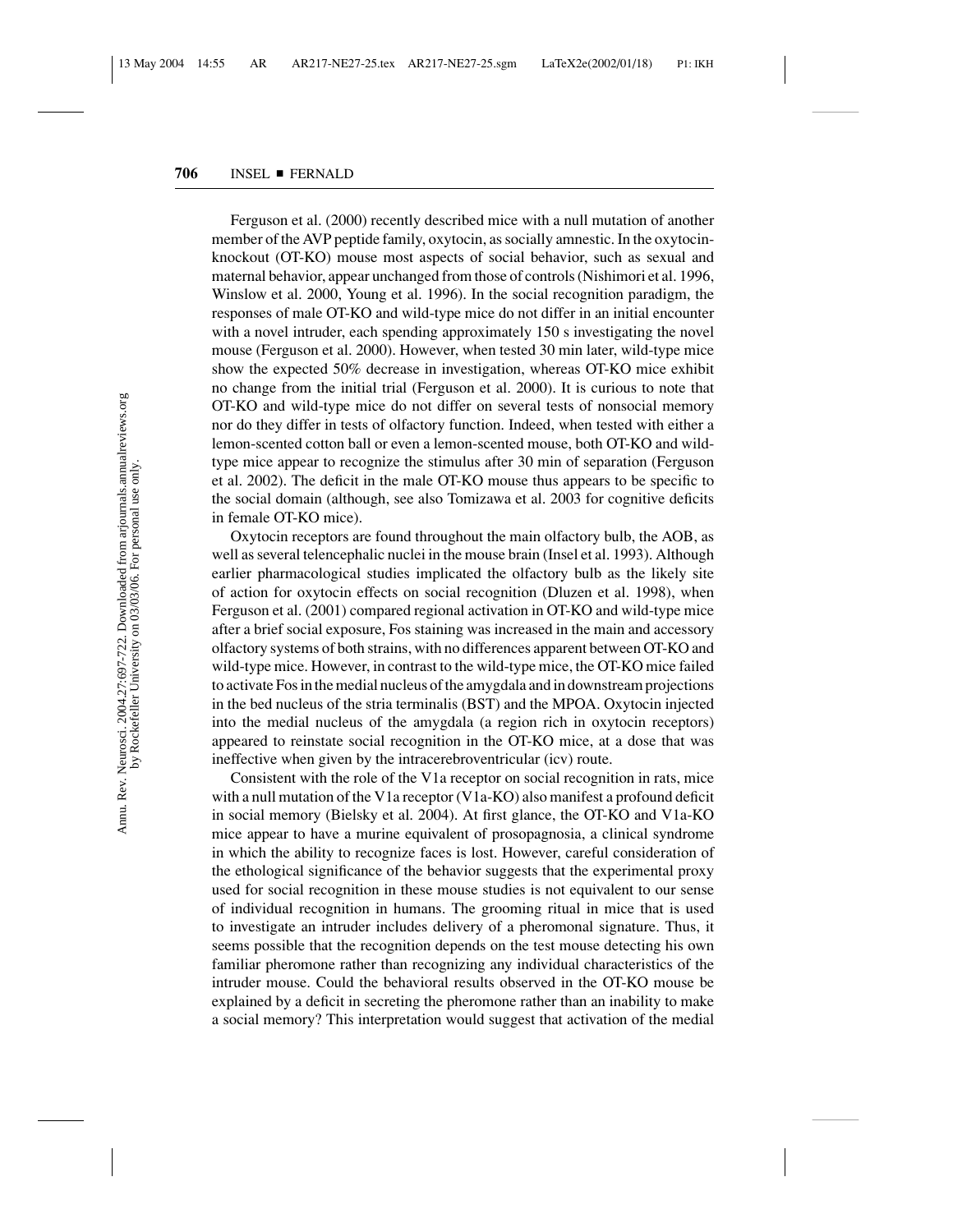amygdala is associated with secretion rather than detection of pheromones. At present, we suggest that this social recognition test be used with controls that are attentive to changes or deficits in grooming or pheromone delivery to determine if any alteration in recognition is in fact a problem in information processing or retrieval. Results from other assays, such as the social transmission of food preference test, may be useful to confirm a deficit in social cognition (Wrenn et al. 2003).

# **SOCIAL MOTIVATION: FROM RECOGNITION TO ACTION**

Social attachment, social affiliation, sex behavior, and parental care are among the most highly motivated social behaviors. The motivation for social interaction, as with other appetitive behaviors, can be quantified with operant techniques. For instance, Everitt (1990) has demonstrated that male rats will bar press for access to estrous females, and Lee et al. (1999) have shown that postpartum females will bar press for access to pups. In a recent confirmation of the importance of maternal motivation, postpartum female rats were found to prefer a cage associated with pups to a cage associated with cocaine (Mattson et al. 2001). The laboratory rat, widely used for studies of maternal care, is also useful for studies of maternal motivation (Numan 1994). Unlike many mammals, female rats show little interest in infants of their own species until just before parturition. Approximately one day prior to delivery they shift from avoiding pups to showing intense interest with avid nest building, retrieval, grooming, and defense of young. These behaviors persist through lactation, then abate with weaning. Rats, therefore, provide an opportunity to study two distinct aspects of maternal care: onset and maintenance. The onset of maternal care, switching from avoidance to intense interest, is of particular interest because of the magnitude of the increase in motivation.

## **The Onset of Rat Maternal Behavior**

Given the abundant evidence that mesolimbic dopamine pathways are important for other forms of highly motivated behaviors, from feeding to psychostimulant self-administration (Kelley & Berridge 2002), it is not surprising that these same pathways have been implicated in appetitive social interactions. Maternal behavior is instructive in this regard because of the number of experiments showing the relationship between dopamine and maternal behavior in rats. For example, exposure to pups increases Fos activation (Lonstein et al. 1998) and dopamine release (Hansen et al. 1993) in the nucleus accumbens of maternal but not of nonmaternal females. Depletion of dopamine in the ventral tegmentum by chemical lesion during pregnancy blocks the development of maternal behavior (Hansen et al. 1991). Similar disruptions of maternal behavior result from systemic administration of the dopamine receptor antagonist haloperidol (Giordano et al. 1990, Stern & Keer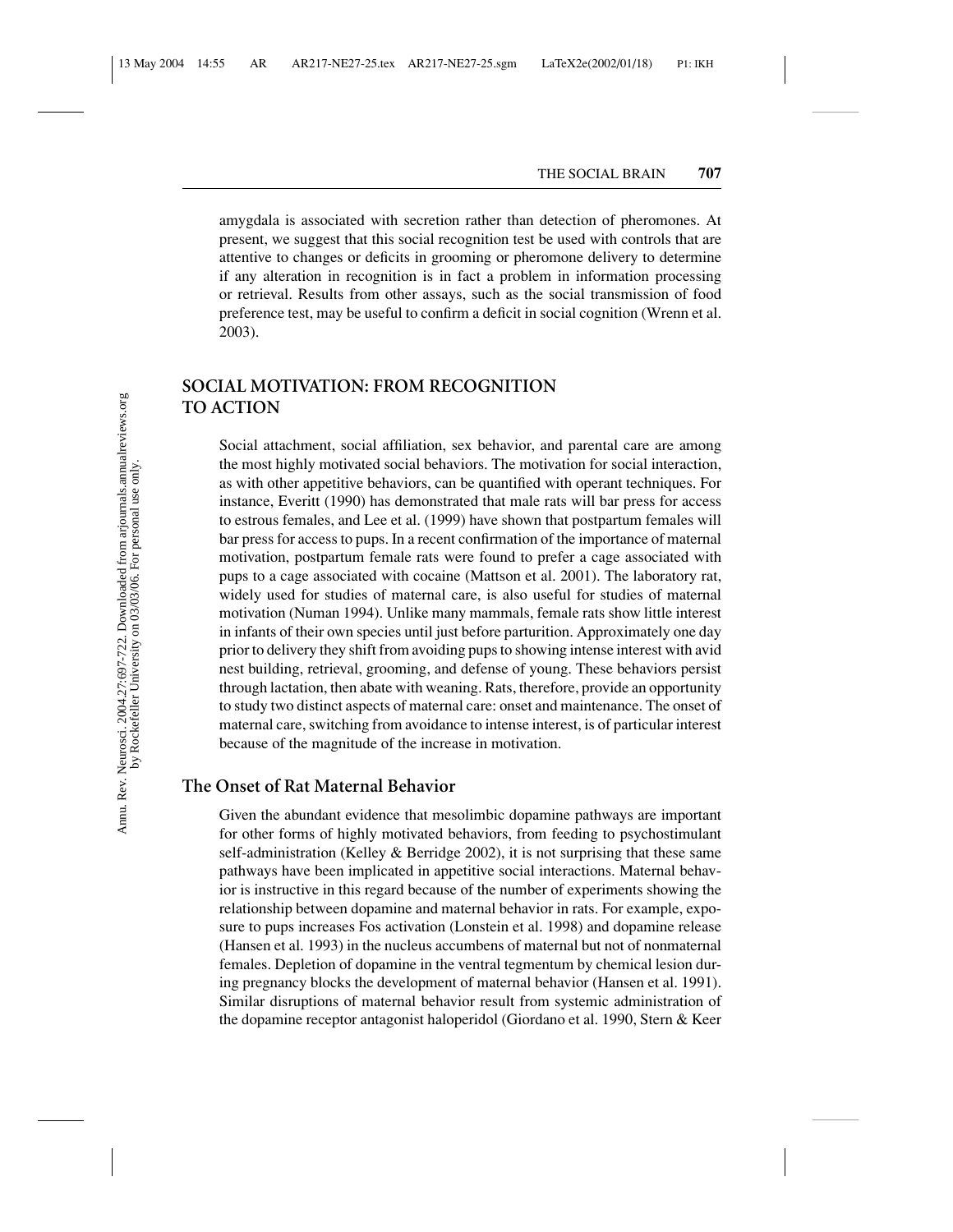1999) and after acute and chronic administration of cocaine (Johns et al. 1997, Kinsley 1994). Either lesions or injections of dopamine antagonists into the nucleus accumbens inhibit selectively the active components of maternal behavior such as retrieval and pup licking, but not the more reflexive aspects such as nursing (Hansen et al. 1991, Keer & Stern 1999). In one study, 6-hydroxydopamine (6- OHDA) lesions of the nucleus accumbens on day 2 or 3 postpartum in primiparous rats markedly reduced retrieval of pups without reducing nest building, nursing, or maternal aggression (Hansen 1991). Lesioned females preferred food to pups, and these same females, tested later for sex behavior, showed no deficits in either proceptive or receptive behavior. Thus the deficit appeared specific to maternal interest. Curiously, after the lesioned females were separated from their pups for 3–6 h, they began to retrieve them, indicating that these females were capable of retrieval but needed some additional incentive to do so.

These experiments suggest dopamine in the nucleus accumbens is responsible for maternal motivation, consistent with research on feeding and sex. Why does the female retrieve her pups rather than respond to myriad other stimuli in her world, such as food and mates? There is increasing evidence that the neuropeptide oxytocin may be critical for linking pup signals to the mesolimbic dopamine stream involved in motivated behaviors. Several investigators have reported that oxytocin given centrally to estrogen-primed, nulliparous female rats facilitates the onset of maternal behavior (reviewed in Insel 1997). Perhaps even more remarkable, blockade of oxytocin neurotransmission results in a significant inhibition of the onset of maternal behavior but fails to affect maternal behavior once it has been established (reviewed in Insel 1997). These results support the notions that oxytocin is necessary for the transition from maternal avoidance to attachment to pups and that a central increase in oxytocin given under the appropriate gonadal steroid conditions facilitates the onset of maternal care. In a sense, the role of oxytocin in the uterus and mammary tissue for providing the physiologic support of the offspring is matched by its role in the brain for subserving the motivational changes essential for maternal care.

Physiological changes in gonadal steroids during pregnancy increase both the synthesis of the peptide and the number of receptors (Crowley et al. 1995, Insel et al. 1992). The changes in oxytocin receptors are not ubiquitous. Only those regions rich in estrogen receptors (e.g., BST and ventromedial nucleus of the hypothalamus) show increased oxytocin receptor binding, but in these regions the changes may be rapid and profound (up to 300% increases in hypothalamic binding in 72 h) (Johnson et al. 1989a).

Results from site-specific injections of an oxytocin antagonist suggest that this peptide may be particularly important for regulating dopaminergic function either by a direct action on the ventral tegmental area or by afferents in the MPOA or BST (Pedersen et al. 1994). A region including the medial aspect of the MPOA and ventral BST has been studied for more than four decades as a "hot spot" for maternal behavior. This region is rich in estrogen receptors, the onset of maternal behavior is associated with a pronounced increase in local estrogen receptor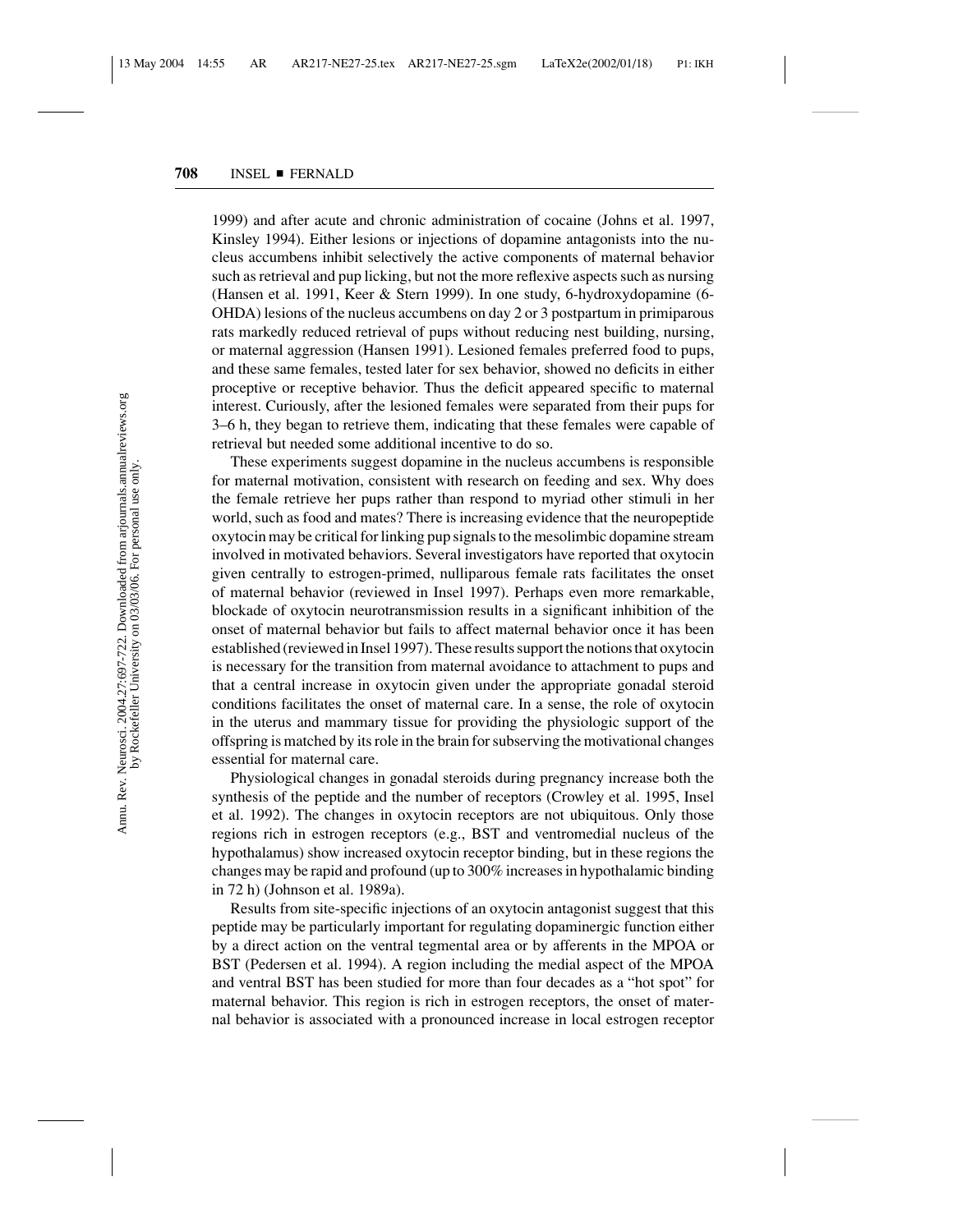gene expression, and exogenous administration of estrogen into the MPOA stimulates maternal behavior in nulliparous females (Numan & Insel 2003). Moreover, lesions of the MPOA inhibit maternal behavior, and pup stimuli increase the induction of Fos protein in this region, reflecting increased activity (Stack & Numan 2000). What is the connection between the MPOA/BST and the aforementioned dopamine regulation of maternal motivation? Numan & Smith (1984) showed that unilateral lesions of the MPOA (which do not inhibit maternal behavior) in conjunction with lesions of the ventral tegmental area greatly reduced maternal retrieval. A recent follow-up study is even more compelling (Stack et al. 2002). After exposure to pups for 6 h, postpartum rats with unilateral MPOA lesions showed an increase specifically in the nucleus accumbens shell, relative to females not exposed to pups. The Fos increase was unilateral, limited to the side that receives a projection from MPOA/BST, and was not found in the nucleus accumbens core. Taken together, the current evidence supports a model that pup stimuli processed via olfactory and amygdala pathways ultimately activate estrogen- and oxytocinsensitive MPOA/BST neurons that in turn project to the mesolimbic dopamine pathway in the ventral tegmental area and/or the nucleus accumbens shell.

Null mutations of several genes, including prolactin-receptor, Fos-B, and the paternally imprinted Peg-1 and Peg-3 genes, have disrupted maternal behavior in mice (reviewed in Leckman & Herman 2001). Surprisingly, the OT-KO mouse shows no deficit in maternal behavior (although these mice fail to lactate). This paradox may be resolved by the recognition that most laboratory strains of mice, unlike rats, do not avoid pups and do not require pregnancy or parturition to exhibit maternal care (Russell & Leng 1998). As noted above, pup-directed behavior in rats transforms at parturition from avoidance to approach. Estrogen and oxytocin in the MPOA/BST appear to be essential for this induction of maternal motivation. In mice, none of these factors appear essential for maternal motivation, and there is not a discrete onset of maternal behavior as seen in rats. Therefore, the various mutations that reduce maternal behavior in mice may be influencing various aspects of maternal care, but we have no evidence at this point that they are reducing maternal motivation per se.

## **Formation of Partner Preferences**

Pair bonding in monogamous species provides another interesting example of social motivation. The prairie vole (*Microtus ochrogaster*) is a mouse-sized rodent that manifests the classic features of monogamy: A breeding pair shares the same nest and territory where they are in frequent contact, males participate in parental care, and intruders of either sex are rejected. Getz et al. (1993) reported from field studies that following the death of one of the pair, a new mate is accepted only ∼20% of the time (the rate is approximately the same whether the survivor is male or female). Prairie voles also demonstrate a curious pattern of reproductive development: Offspring remain sexually suppressed as long as they remain within the natal group. For females, puberty occurs not at a specific age but after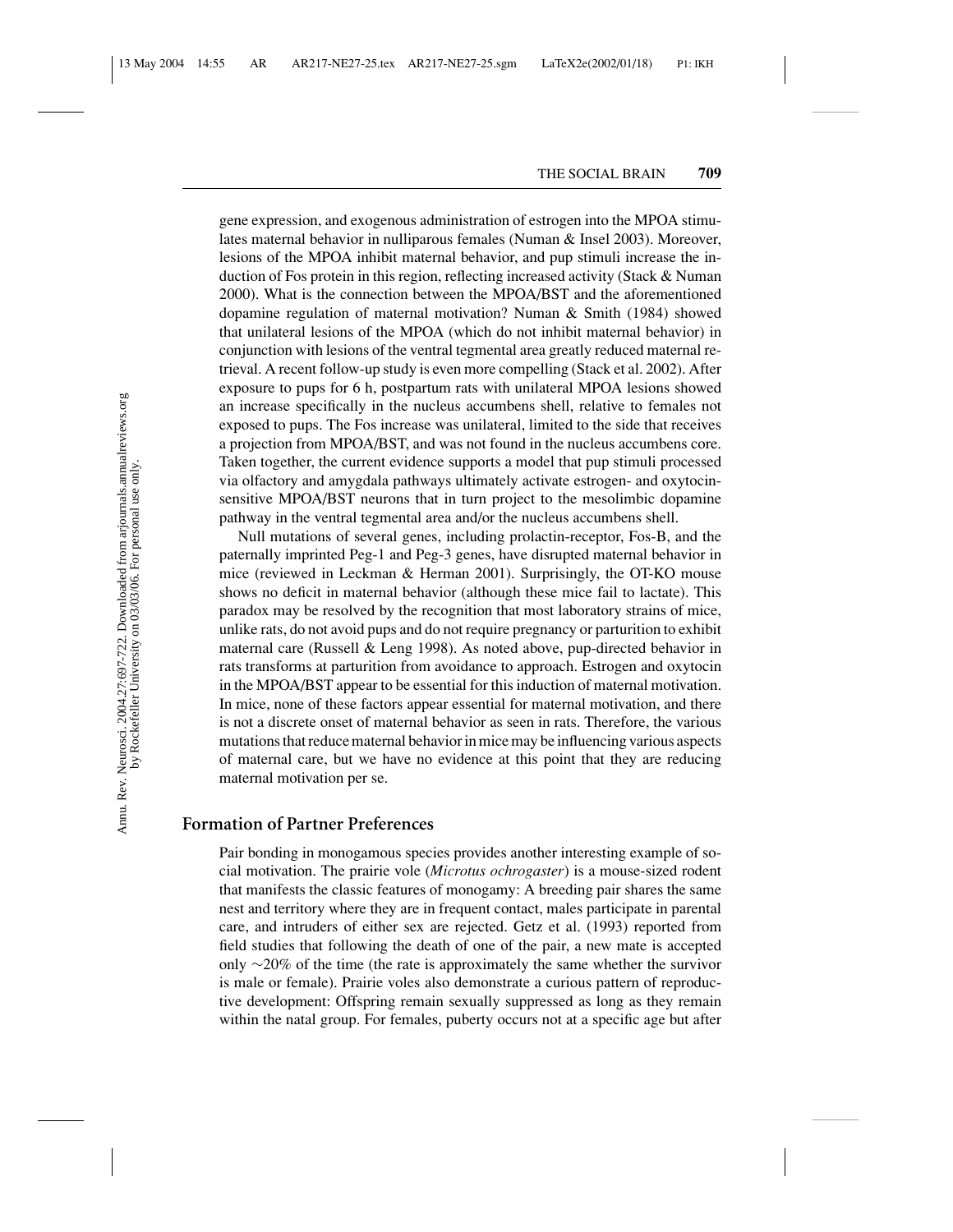exposure to a chemosignal in the urine of an unrelated male (Carter et al. 1995). Within 24 h of exposure to this signal, the female becomes sexually receptive. She mates repeatedly with an unrelated male and, in the process, forms a selective and enduring preference or pair bond.

As with parturition in rats, mating in these voles is a transformational event resulting in long-term increases in partner preferences that can be quantified in laboratory tests. The available data are largely analogous to data described for rat maternal behavior. Dopamine is released in the nucleus accumbens with mating, dopamine agonists in this region facilitate partner preference formation, and dopamine D2 antagonists inhibit partner preference formation (Gingrich et al. 2000, Wang et al. 1999). However, abundant evidence indicates that mating activates dopamine in the nucleus accumbens in species that do not form a partner preference (Pfaus et al. 2001), so one might ask whether this change is related to pair bonding. Or more generally, what is mating doing in the monogamous brain to confer a preference for the partner?

Because of the evidence that oxytocin and vasopressin are released with sexual behavior (Witt 1995), prairie voles have been treated with these peptides (in the absence of mating) or with their selective antagonists (prior to mating). Both peptides facilitate partner preference formation, and conversely, antagonists reduce partner preference formation without reducing mating behavior (Insel et al. 2001). As with the studies of rat maternal care, much of the recent interest in this area has focused on identifying the neural circuit necessary for pair bonding. In contrast to closely related nonmonogamous voles (and other nonmonogamous rodents such as rats), prairie voles have a high density of oxytocin and AVP V1a receptors in either the nucleus accumbens and prelimbic cortex or the ventral pallidum, respectively (Insel et al. 2001, Lim et al. 2004). Are these receptors important for pair bonding? An oxytocin antagonist injected directly into the nucleus accumbens or prelimbic cortex blocks pair-bond formation in female prairie voles (Young et al. 2001). Increasing AVP V1a receptors via viral-vector administration directly into the ventral pallidum facilitates partner preference formation (Pitkow et al. 2001), but it remains to be shown that an antagonist injected into this region blocks the behavior (Liu et al. 2001).

Molecular studies of both oxytocin and vasopressin receptors suggest that species differences in distribution may result from hypervariable regions found in the promoters of both genes (Insel & Young 2000). Sequence differences in the V1a promoter alter expression in vitro, and mice with a prairie vole transgene, including this promoter, have a prairie vole–like pattern of V1a receptor distribution and exhibit increased social behavior in response to AVP (Hammock & Young 2002, Young et al. 1999). Whatever the mechanism, monogamous species like prairie voles and marmosets have abundant receptors for either oxytocin or vasopressin in mesolimbic pathways such as the nucleus accumbens and the ventral pallidum (Young et al. 2001). One current hypothesis is that these receptors link social information to reward circuits in the brain, providing a neurobiological mechanism for partner preference formation. In its simplest form, the release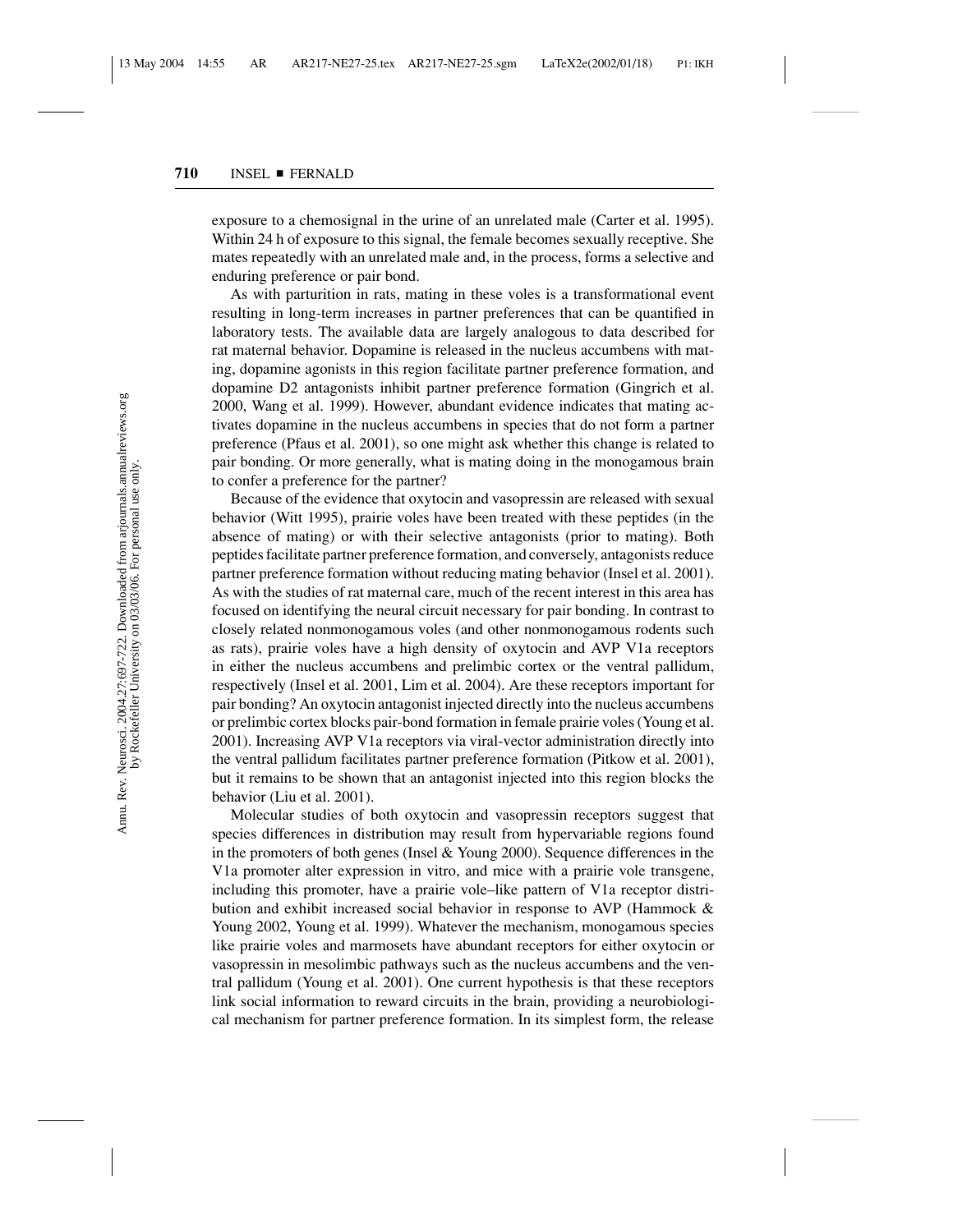

**Figure 1** A simplified and highly theoretical model of social information processing in the mammalian brain. Sensory unimodal information is tagged as social in the accessory olfactory bulb (AOB), fusiform area (FFA), or superior temporal gyrus (STG). This signal becomes instantiated as significant or salient in a subsequent multimodal projection to poorly defined fields in the amygdala, temporal cortex, and prefrontal cortex, three regions where emotion, social status, or familiarity may be encoded. Social attachment (maternal behavior, pair bonding, and, potentially, infant attachment) involves recruitment of the mesolimbic dopamine pathway, including the ventral tegmental area, with development of individual preferences. Finally, social behavior involves activation of the neuroendocrine hypothalamus, including the medial preoptic area (MPOA), as well as motor and autonomic centers. The available data, although limited, suggest reciprocal activation between levels (see text for evidence that maternal behavior involves MPOA activation of the nucleus accumbens).

of oxytocin or vasopressin with mating would activate these reward pathways in monogamous species, resulting in a conditioned response or preference just as if the individual had received cocaine or amphetamine (see Figure 1). As noted above, mating activates dopamine release in both monogamous and nonmonogamous species. Therefore, this hypothesis rests on a specific role for oxytocin or vasopressin above and beyond dopamine release in the ventral striatum. Both peptides have been implicated in social recognition, presumably independent of effects on motivation. Recent reports of regional neurogenesis activated by mating in monogamous voles suggest another potential neural correlate of partner preference formation (Fowler et al. 2002).

## **SOCIAL BEHAVIOR THAT CHANGES THE BRAIN**

It seems self-evident that the brain controls behavior, but can behavior also control the brain? Behavior influences specific aspects of brain structure and function in three different time frames. On an evolutionary timescale, the selective forces of the ecological niche of the animal are reflected in body shape, sensory and motor systems, and behavior. Similarly, on a developmental timescale, behavior acts in concert with the environment to establish structural changes in the brain that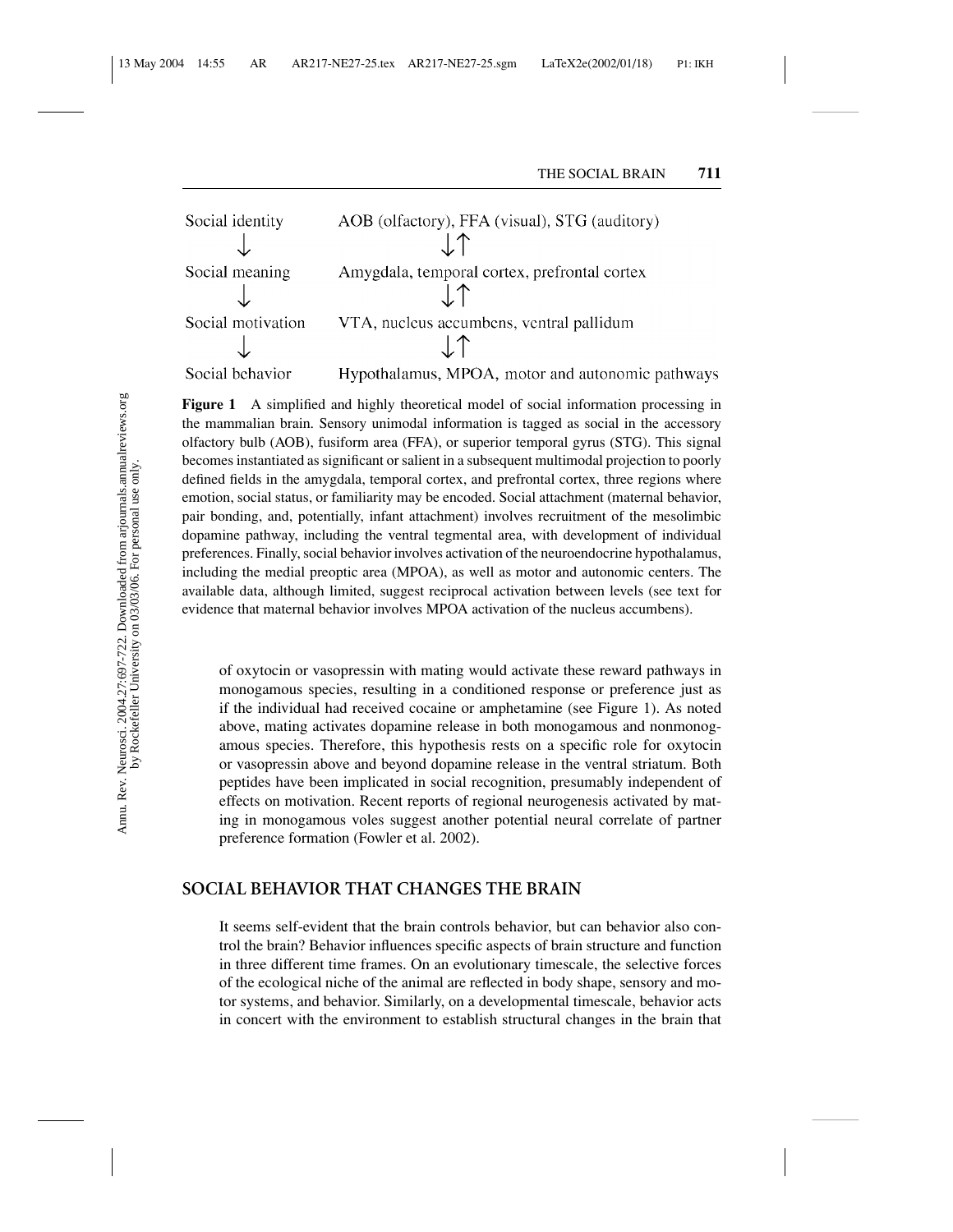influence an organism throughout its life. There is now evidence that in real time social behavior also causes changes in the brain of an adult animal. These alterations, caused by behavioral interactions, often are related to reproductive behavior and can be dramatic and reversible. Understanding the mechanisms responsible for such dynamic changes in the nervous systems of adult animals is a major challenge. How does behavior sculpt the brain and how are these changes controlled? To understand this requires a model system in which a complex social system can be manipulated and individuals can be analyzed at the physiological, cellular, and molecular level. A highly social cichlid fish provides one such model system.

In the African cichlid fish, *Haplochromis (Astatotilapia) burtoni*, there are two kinds of adult males: those with territories and those without (Fernald 1977). Territorial (T) males are brightly colored, with a dramatic black stripe through the eye, vertical black bars on the body, a black spot on the tip of the gill cover, and a large red patch just behind it. In contrast, nonterritorial (NT) males are cryptically colored, making them difficult to distinguish from the background and from females that are similarly camouflaged. Whether a male is T or NT depends on the social circumstances.

In their natural habitat, the shallow shorepools and river estuaries of Lake Tanganyika, *H. burtoni* live in a lek-like social system in which T males vigorously defend contiguous territories and solicit females to mate with them. If the female responds to these entreaties, he leads her into his pit where she lays her eggs at the bottom of the pit, collecting them in her mouth almost immediately. After she has laid several eggs, the male swims in front of her, displays the egglike spots on his anal fin (ocelli), and moves his body in a quivering motion (Fernald & Hirata 1977a,b). The male displays his anal fin because the spots may appear to the female to be eggs not yet collected (Wickler 1962). While attempting to "collect" the spots, the female ingests the milt ejected near them by the male, ensuring fertilization. On the other hand, NT males cannot spawn.

The natural behavior of *H. burtoni* reveals the extensive role of visual signals in social interactions and how much the social scene governs the behavior of individual animals. Each behavioral act influences the next. During the behavior, a great deal of information is exchanged between individuals. What does the animal attend to and what are the consequences?

Juvenile males raised with adults show suppressed gonadal maturation relative to those reared without adults (Davis & Fernald 1990). As well as having smaller testes, these animals have smaller gonadotropin-releasing hormone (GnRH)–containing neurons in the preoptic area, an area in the ventral telencephalon adjacent to the hypothalamus. These neurons project to the pituitary (Bushnik & Fernald 1995) where they release GnRH. The somata of GnRH neurons in T males are eight times larger than those in NT males, an effect that depends solely on social conditions. Because GnRH is the main signaling peptide that regulates reproductive maturity, the social control of maturation acts by changing structures in the brain.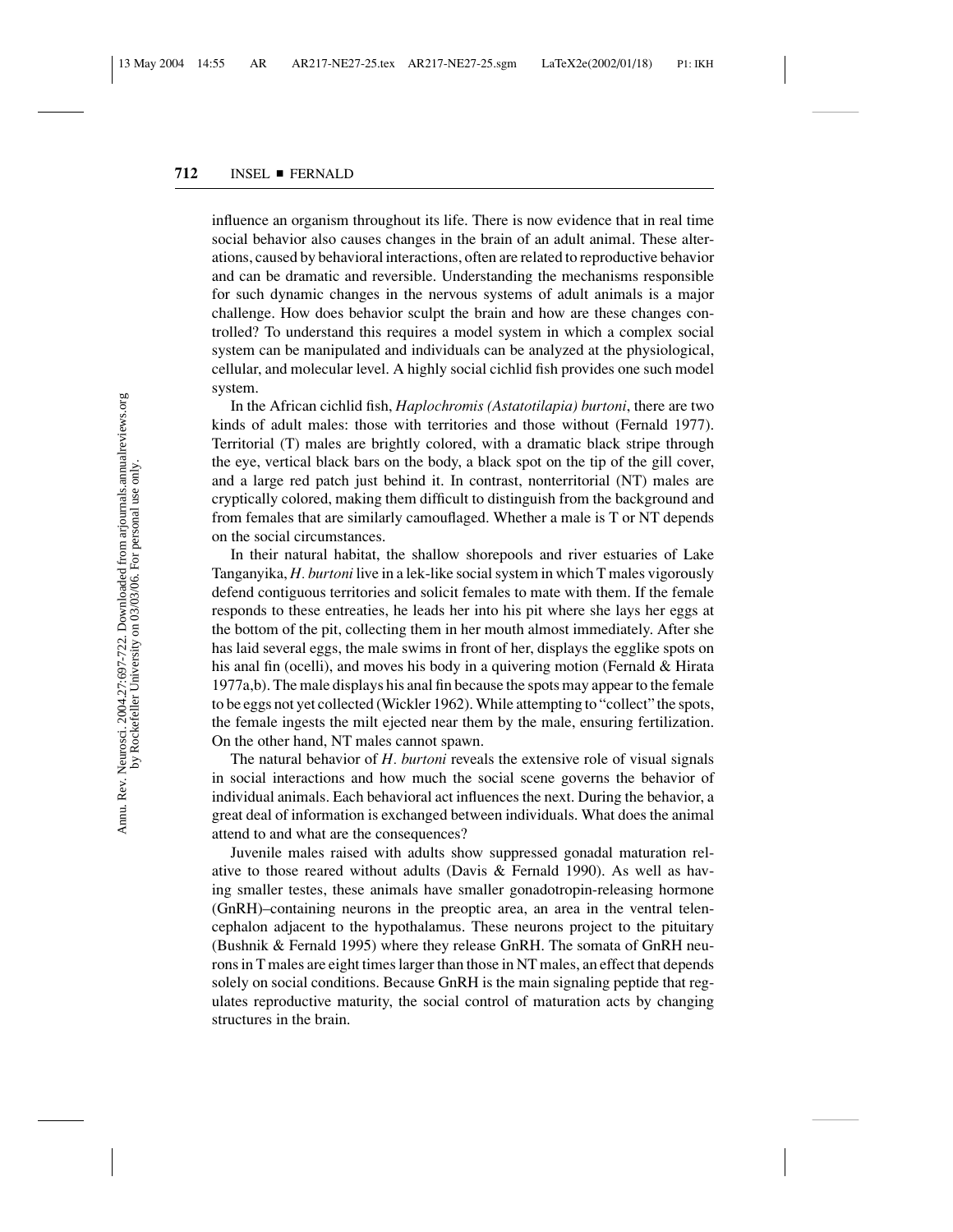Social status determines the physiology of the reproductive state, even in adult fish. Changing males from T to NT or vice versa has dramatic consequences. NT males who become T males have GnRH soma sizes similar to those of T males, whereas T males who become NT males have soma sizes comparable to those of NT males (Francis et al. 1993). The gonad sizes change accordingly. The same result has been shown for GnRH mRNAs using in situ hybridization with GnRH specific probes (White et al. 1995). Thus a change in social status alters brain structures essential for reproduction.

The socially induced GnRH-neuron size changes are remarkably asymmetric (White et al. 2002). Males ascending (NT $\rightarrow$ T) achieve large GnRH cell sizes in less than a week, whereas males descending  $(T \rightarrow NT)$  have GnRH cell sizes that shrink slowly during a three-week period. This makes ecological sense because the chance to establish a territory may soon arise again, making the maintenance of an active reproductive physiology for a few weeks a reasonable adaptive strategy. Correspondingly, a newly ascended T male should mature sexually as quickly as possible because he may lose his territory sooner rather than later. Social status clearly determines both soma size of GnRH neurons in the preoptic area and relative gonad size, and these effects are reversible. The relatively large testes and GnRH neurons characteristic of T males are a consequence of their social dominance, and when this dominance advantage is lost, both neurons and testes shrink. Exactly how social information is transformed into changes in the brain remains unknown. There is, however, some evidence that visual information may be used to signal the state of individual animals.

Animals that have lost a territory  $(T \rightarrow NT)$  grow more slowly and even shrink (Hofmann et al. 1999). Behavioral stress may play a role. Fox et al. (1997) showed that in *H. burtoni*, status switches in both directions can be accompanied by elevated levels of the major stress hormone cortisol, with the  $T \rightarrow NT$  change showing the most pronounced increase.  $NT \rightarrow T$  fish with increased cortisol levels usually did not maintain territoriality. Descending fish consistently showed high levels of cortisol, which may be elevated by losing a territory, thereby causing the downregulation of somatic growth. Taken together, these data show that social status can directly regulate neuron size, changing reproductive status as well as regulating growth. The complexity of the social interactions suggests that subtle signals from social encounters cause changes in the social brain of these cichlids.

## **SOCIAL SYSTEMS IN THE HUMAN BRAIN**

Is there a social brain? Social perception in primates is largely visual, although auditory, somatosensory, and olfactory cues contribute to identifying kin, gender, and familiar individuals. Face perception has been the primary focus for much of human social neuroscience during the past few years, growing out of earlier neurophysiologic and recent neuroimaging studies that demonstrated cells or fields in the monkey temporal cortex respond to faces (Tsao et al. 2003). As fMRI studies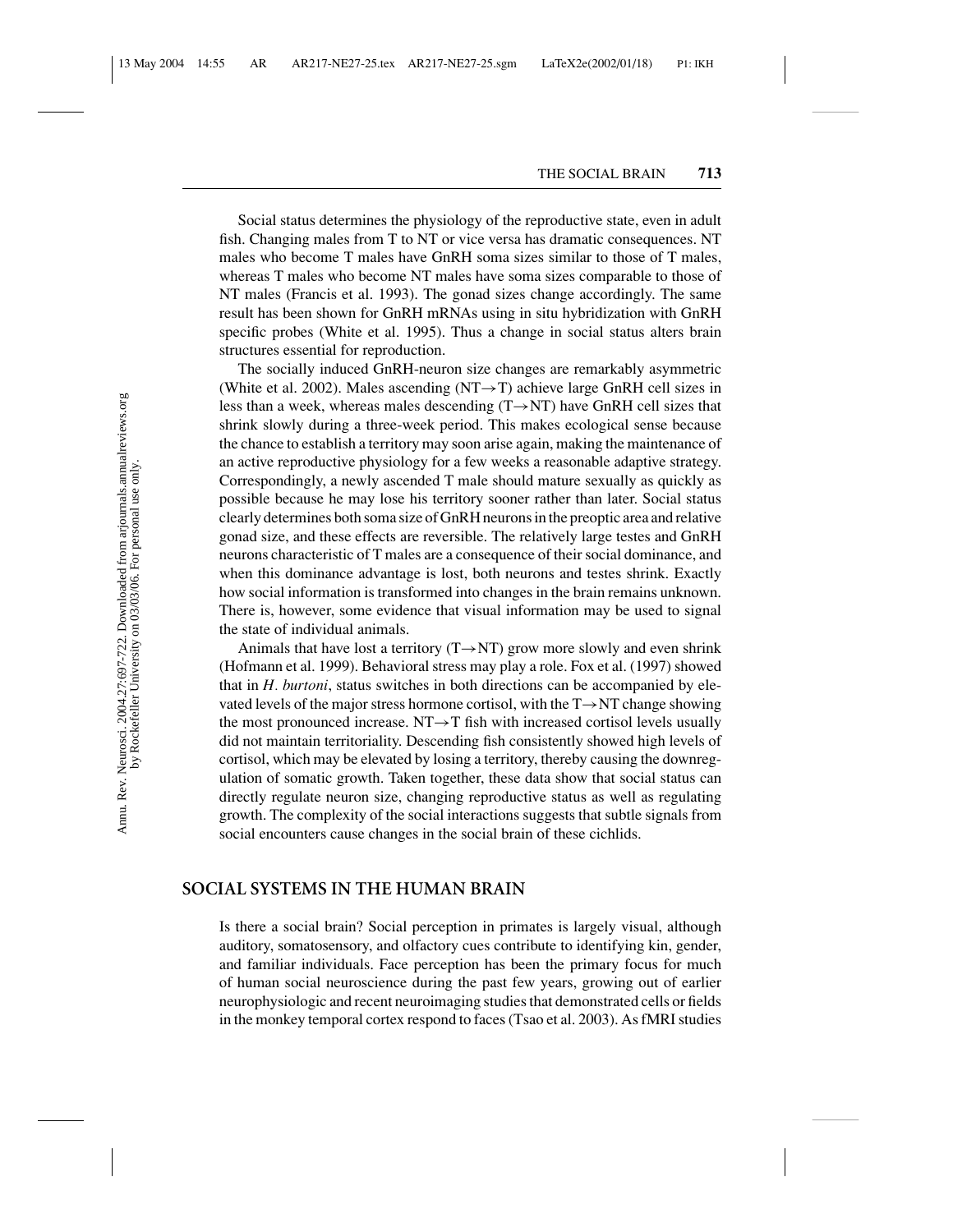in humans have revealed the categorical nature of cortical processing of a range of visual stimuli, perhaps it is not surprising that the same technique would identify regions activated by faces. The specificity of regional activation for face processing remains unclear. For instance, the fusiform area in the occipital-temporal junction has been variously described as critical for face recognition or for expertise in processing categories with multiple elements, including birds for ornithologists, houses for realtors, or faces for most of us (Gauthier et al. 2000, Kanwisher et al. 1997). Lesions in this region have been associated with deficits in face recognition (prosopagnosia), and more recently, significant reductions in gray matter volume in this region have been reported in patients with chronic schizophrenia who also have difficulty with face recognition (Onitsuka et al. 2003).

An interesting approach to identifying the circuitry for social information has used fMRI to investigate regional brain activation in subjects watching animated vignettes of simple geometric shapes interacting either in a "social," "mechanical," or "random" fashion (Castelli et al. 2002, Martin & Weisberg 2004). These studies focus not on social objects such as faces but on how the brain responds while attributing social interaction to abstract images. These studies have identified a "social" circuit comprising the lateral segment of the fusiform gyrus, the superior temporal sulcus, the amygdala, and the ventromedial prefrontal cortex. Much of this circuit was recognized for social perception from studies in nonhuman primates (Brothers 1990) as well as social cognition in humans (reviewed in Adolphs 2001). For instance, previous evidence from lesion studies as well as functional imaging implicates the amygdala in the recognition of social emotions (guilt, arrogance) as well as perception of fear (Adolphs et al. 2002, but see Amaral et al. 2003). The ventromedial prefrontal cortex is strongly connected to the amygdala (Steffanaci & Amaral 2002) and has been linked to subjective pleasantness (Kringelbach et al. 2003), social judgment (Bechara et al. 1997), and processing of social vocalizations in nonhuman primates (Romanski & Goldman-Rakic 2002). What about extending this analysis from social recognition to social motivation? The first fMRI studies of love and loss in humans implicate the striatum, the medial insula, and the anterior cingulate cortex in romantic attachment (Bartels  $\&$  Zeki 2000), as well as the anterior cingulate and the right ventral prefrontal cortex in the response to social exclusion (Eisenberger et al. 2003). The activation of the ventral striatum with social motivation in humans is generally consistent with the results from rodent studies presented above.

The identification of a social circuit in the human brain may prove important for identifying the neuropathology of autism (Lord et al. 2000). This neurodevelopmental disorder is defined by deficits in reciprocal social behavior and language as well as the presence of stereotypic behaviors. Children with autism appear to lack social motivation, as measured by eye contact and interest in looking at faces (Klin et al. 2002). Although there are no gross pathognomonic abnormalities in the autistic brain, fMRI studies have shown that people with autism do not activate the fusiform gyrus when presented with faces (Schultz et al. 2000). This could indicate simply a lack of attending to, or expertise with, faces, or the absence of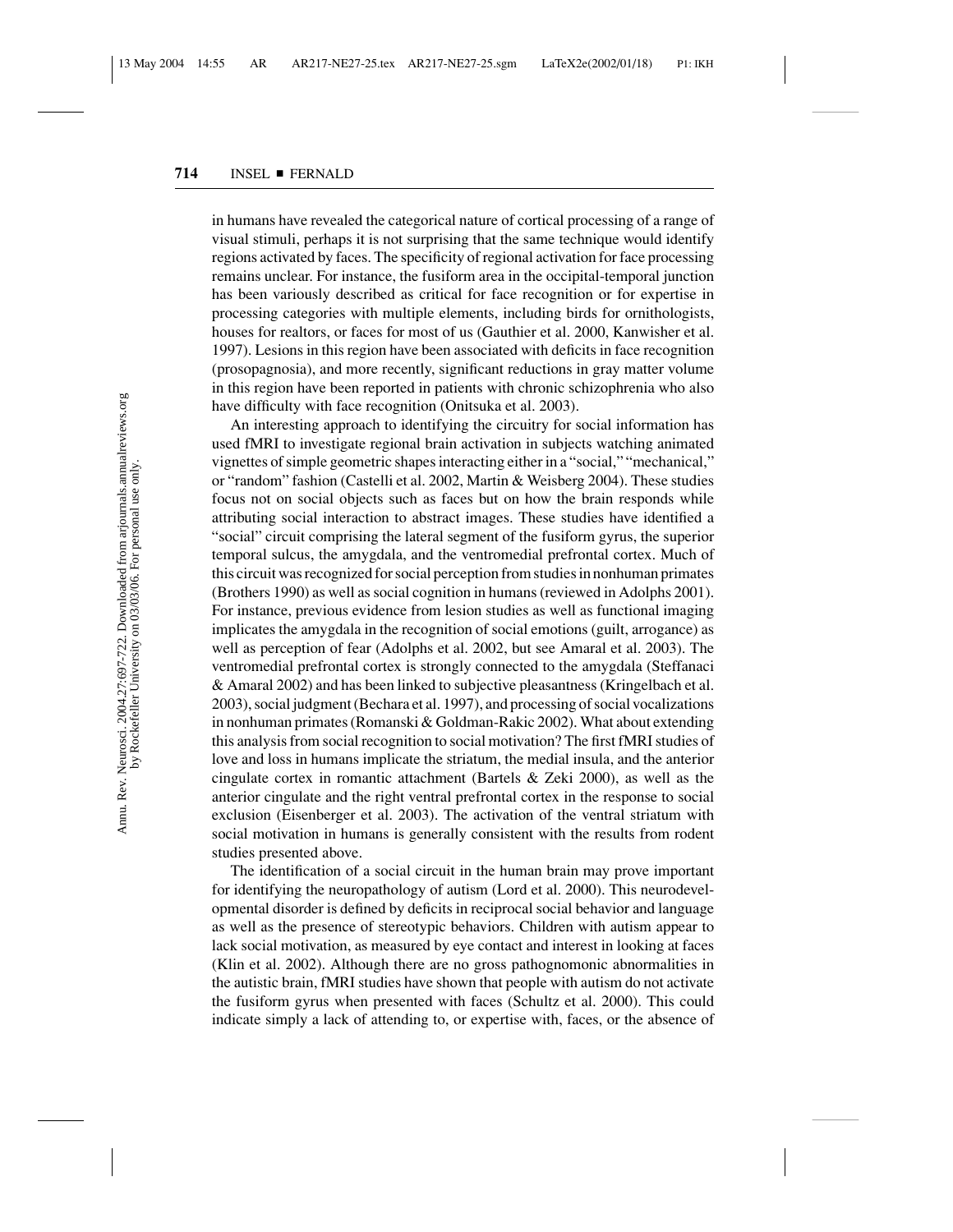activation in this region may indicate a critical breakdown in the ability to process faces. Some individuals exhibit remarkable expertise with nonsocial categories of information, often in the form of savant skills such as calendar counting and idiosyncratic recall. Thus these individuals are capable of expertise, but apparently not in the social domain.

Studies of social information processing in nonhuman animals will likely point to where to look and what to look for in the brains of children with neurodevelopmental disorders such as autism and schizophrenia. Clinical studies report that children growing up with social deprivation exhibit autistic-like behavior and enduring deficits in attachment (O'Connor et al. 2003). As we understand the principles by which social experience supports normal brain development in animal studies, we may glimpse the process that fails for children with neurodevelopmental disorders who are exposed to healthy social environments yet seem unable to process this information for normal brain development. Much of the past decade has been devoted to searching for the genes, cells, and systems important for normal social behavior in animals. Currently, there is a broad search using linkage and association studies for genes associated with autism and schizophrenia. In the next decade these two approaches may converge by linking the genes that contribute to these clinical syndromes to the pathways that mediate social information, as is already happening with Fragile X (Brown et al. 2001) and Rett Syndrome (Shahbazian & Zoghbi 2002). Thus, we will likely borrow from discoveries in humans to design experiments in mice, just as we have been trying to build a clinical neuroscience based on research in rodents and other animals during this past decade.

## **CONCLUSION**

This review focuses on a few examples from the emerging field of social neuroscience to ask how the brain makes sense of the social world. At the molecular level vomeronasal signals appear critical for perceiving social signals, and the nonapeptides such as oxytocin and vasopressin appear to be important for linking social signals to cognition and behavior. A central assumption in this approach is that the mechanisms for social learning and social motivation are built on well-known, generic neural systems for learning and motivation. It seems likely, although still unproven, that social memory requires many of the molecular steps involved in other forms of learning. Similarly, social preference formation, whether for offspring or a sexual partner, relies heavily on mesolimbic dopamine systems that confer the hedonic value of a wide range of stimuli. Unique to social learning (such as imprinting) and social motivation is (*a*) the rapid, apparently hard-wired nature of acquisition; (*b*) the strength of the response; and (*c*) the ostensible reliance on selective neuropeptides for linking perception to learning and motivation. Less clear is the relevance of these observations to the primate brain, where visual processing trumps vomeronasal signals and cortical networks may override the neuropeptide signals from the hypothalamus. Nevertheless, the search for the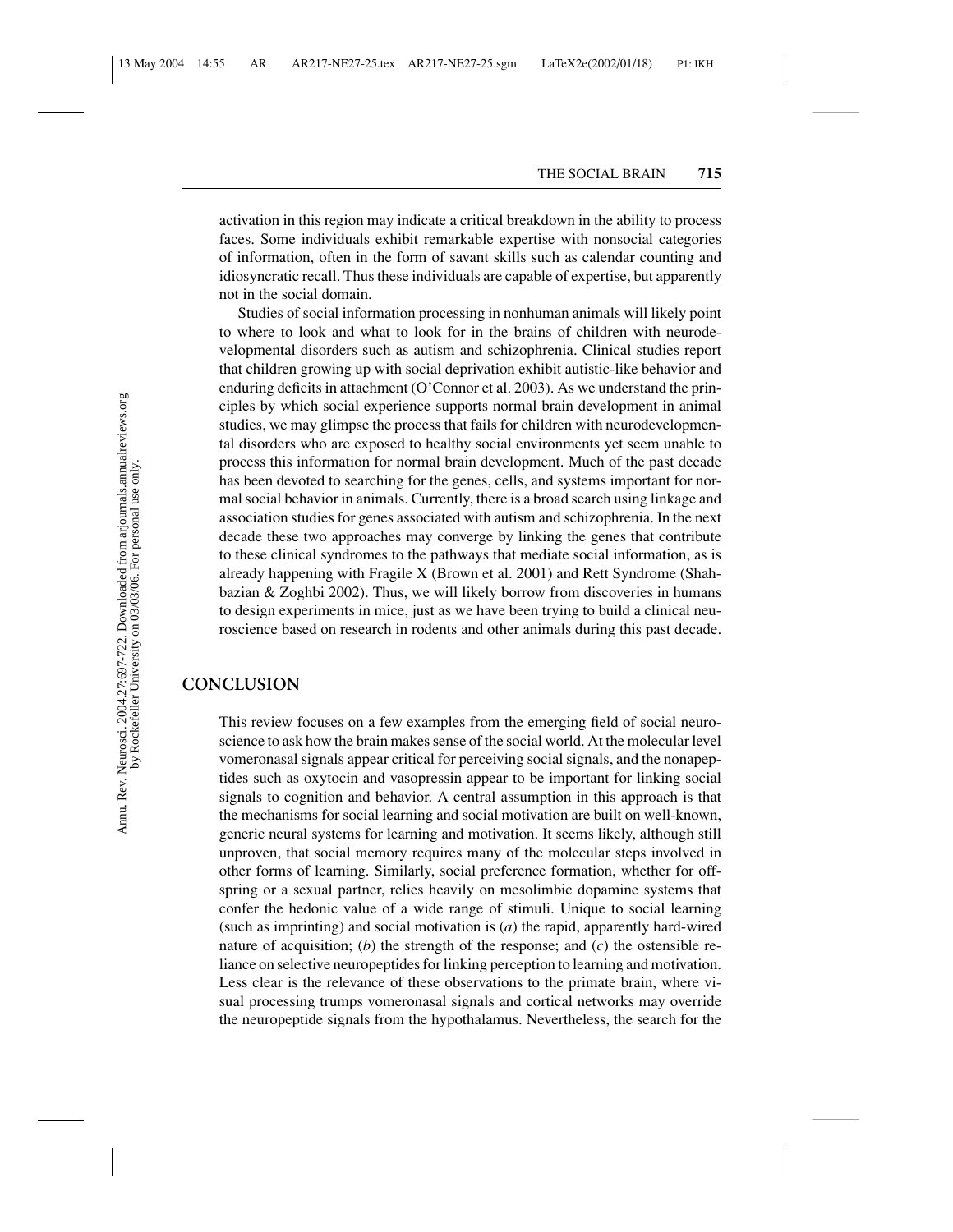molecular and cellular markers of the social brain should provide important insights into the mechanisms for autism, schizophrenia, and other vexing human disorders.

#### **ACKNOWLEDGMENTS**

This review was supported in part by a Javits award (NIH-NS 34,950) and NIH-EY-05,051 to R.D.F. The authors appreciate the suggestions from Izja Lederhendler and David Crews, who reviewed this manuscript.

#### **The** *Annual Review of Neuroscience* **is online at http://neuro.annualreviews.org**

#### **LITERATURE CITED**

- Adolphs R. 2001. The neurobiology of social cognition. *Curr. Opin. Neurobiol.* 11:231–39
- Adolphs R, Tranel D, Damasio A. 2002. The human amygdala in social judgment. *Nature* 393:470–74
- Amaral DG, Capitanio JP, Jourdain M, Mason WA, Mendoza SP, Prather M. 2003. The amygdala: Is it an essential component of the neural network of social cognition? *Neuropsychologia* 41:517–22
- Bartels A, Zeki S. 2000. The neural basis of romantic love. *NeuroReport* 11:3829–34
- Bechara A, Damasio H, Tranel D, Damasio A. 1997. Deciding advantageously before knowing the advantageous strategy. *Science* 275:1293–95
- Bielsky I, Hu SB, Szegda KL, Westphal H, Young LJ. 2004. Profound impairment in social recognition and reduction in anxietylike behavior in vasopressin v1a receptor knockout mice. *Neuropsychopharmacology* 29:483–93
- Bock J, Braun K. 1999. Filial imprinting in domestic chicks is associated with spine pruning in the associative area, dorsocaudal neostriatum. *Eur. J. Neurosci.* 11:2566–70
- Bolhuis JJ, Honey RC. 1998. Imprinting, learning and development: from behaviour to brain and back. *Trends Neurosci.* 21:306–11
- Bolhuis JJ, Johnson MH, Horn G. 1985. Effects of early experience on the development of filial preferences in the domestic chick. *Dev. Psychobiol.* 18:299–308
- Brothers L. 1990. The social brain: a project for integrating primate behavior and neurophysiology in a new domain. *Concepts Neurosci.* 1:27–51
- Brown V, Jin P, Ceman S, Darnell J, O'Donnell W, et al. 2001. Microarray identification of FMRP-associated brain mRNAs and altered mRNA translational profiles in fragile X syndrome. *Cell* 107:477–87
- Buck L, Axel R. 1991. A novel multigene family may encode odorant receptors: a molecular basis for odor recognition.*Cell* 65:175–87
- Bushnik TL, Fernald RD. 1995. The population of GnRH-containing neurons showing socially mediated size changes project to the pituitary in a teleost, *Haplochromis burtoni*. *Brain Behav. Evol.* 46:371–77
- Cabib S, Orsini C, Le Moal M, Piazza Pier V. 2000. Abolition and reversal of strain differences in behavioral responses to drugs of abuse after a brief experience. *Science* 289:463–65
- Carter C, DeVries A, Getz L. 1995. Physiological substrates of mammalian monogamy: the prairie vole model. *Neurosci. Biobehav. Rev.* 19:303–14
- Castelli F, Frith C, Happe F, Frith U. 2002. Autism, Asperger syndrome and brain mechanisms for the attribution of mental states to animated shapes. *Brain* 125:1839–49
- Champagne FA, Francis DD, Mar A, Meaney MJ. 2003. Variations in maternal care in the rat as a mediating influence for the effects of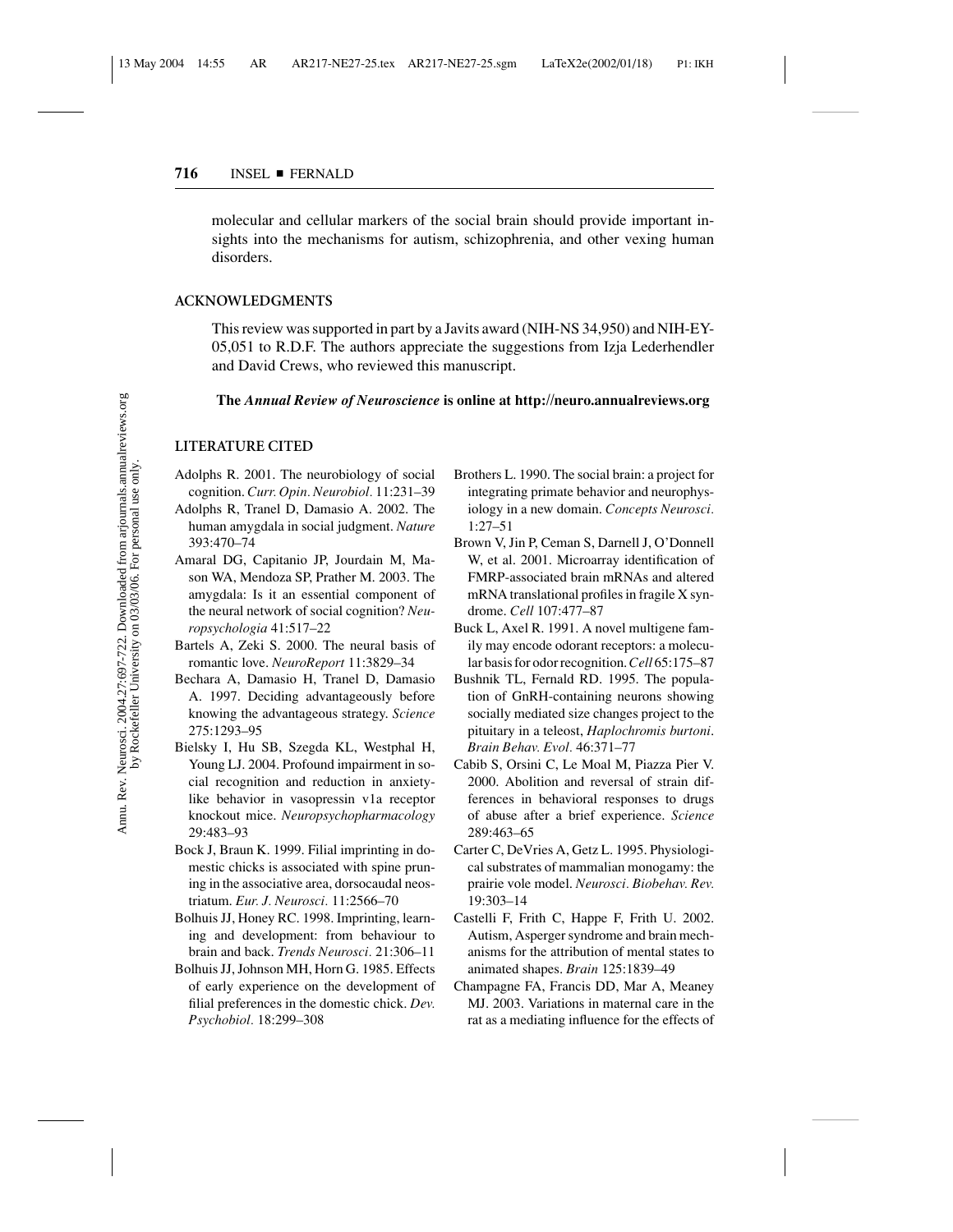environment on development. *Physiol. Behav.* 79:359–71

- Crowley RS, Insel TR, O'Keefe JA, Kim NB, Amico JA. 1995. Increased accumulation of oxytocin messenger ribonucleic acid in the hypothalamus of the female rat: induction by long-term estradiol and progesterone administration and subsequent progesterone withdrawal. *Endocrinology* 136:224–31
- Davies DC, Horn G, McCabe BJ. 1985. Noradrenaline and learning: effects of the noradrenergic neurotoxin DSP4 on imprinting in the domestic chick. *Behav. Neurosci.* 99: 652–60
- Davis MR, Fernald RD. 1990. Social control of neuronal soma size. *J. Neurobiol.* 21:1180– 88
- Del Punta K, Puche A, Adams NC, Rodruiguez I, Mombaerts P. 2002. A divergent pattern of sensory axonal projections is rendered convergent by second-order neurons in the accessory olfactory bulb. *Neuron* 35:1057–66
- De Vries GJ, Crenshaw BJ, al-Shamma HA. 1992. Gonadal steroid modulation of vasopressin pathways. *Ann. NY Acad. Sci.* 652:387–96
- Dluzen DE, Muraoka S, Engelmann M, Landgraf R. 1998. The effects of infusion of arginine vasopressin, oxytocin, or their antagonists into the olfactory bulb upon social recognition responses in male rats. *Peptides* 19:999–1005
- Dulac C. 2000. Sensory coding of pheromone signals in mammals. *Curr. Opin. Neurobiol.* 10:511–18
- Dulac C, Torello AT. 2003. Molecular detection of pheromone signals in mammals: from genes to behaviour. *Nat. Rev. Neurosci.* 4:551–62
- Eisenberger NI, Lieberman MD, Williams KD. 2003. Does rejection hurt? An fMRI study of social exclusion. *Science* 302:290–92
- Engelmann M, Wotjak CT, Neumann I, Ludwig M, Landgraf R. 1996. Behavioral consequences of intracerebral vasopressin and oxytocin: focus on learning and memory. *Neurosci. Biobehav. Rev.* 20:341–58
- Everitt B. 1990. Sexual motivation: a neu-

ral and behavioral analysis of the mechanisms underlying appetitive and copulatory responses of male rats. *Neurosci. Biobehav. Rev.* 14:217–32

- Ferguson JN, Aldag JM, Insel TR, Young LJ. 2001. Oxytocin in the medial amygdala is essential for social recognition in the mouse. *J. Neurosci.* 21:8278–85
- Ferguson JN, Young LJ, Hearn E, Insel TR, Winslow J. 2000. Social amnesia in mice lacking the oxytocin gene. *Nat. Genet.* 25: 284–88
- Ferguson JN, Young LJ, Insel TR. 2002. The neuroendocrine basis of social recognition. *Front. Neuroendocrinol.* 23:200–24
- Fernald RD. 1977. Quantitative behavioral observations of haplochromis-burtoni under semi-natural conditions. *Anim. Behav.* 25:643–53
- Fernald RD. 2002. Social regulation of the brain: sex, size and status. *Novartis Found. Symp.* 244:169–84; discussion 84–6, 203–6, 53–7
- Fernald RD, Hirata NR. 1977a. Field study of haplochromis-burtoni habitats and cohabitant. *Environ. Biol. Fishes* 2:299–308
- Fernald RD, Hirata NR. 1977b. Field study of haplochromis-burtoni quantitative behavioral observations. *Anim. Behav.* 25:964–75
- Firestein S. 2001. How the olfactory system makes sense of scents. *Nature* 413:211–18
- Fowler C, Liu Y, Ouimet C, Wang Z. 2002. The effects of social environment on adult neurogenesis in the female prairie vole. *J. Neurobiol.* 51:115–28
- Fox HE, White SA, Kao MH, Fernald RD. 1997. Stress and dominance in a social fish. *J. Neurosci.* 17:6463–69
- Francis RC, Soma K, Fernald RD. 1993. Social regulation of the brain-pituitary-gonadal axis. *Proc. Natl. Acad. Sci. USA* 90:7794– 98
- Gauthier I, Skudlarski P, Gore J, Anderson A. 2000. Expertise for cars and birds recruits brain areas involved in face recognition. *Nat. Neurosci.* 3:191–97
- Gerlai R, Clayton NS. 1999. Analysing hippocampal function in transgenic mice: an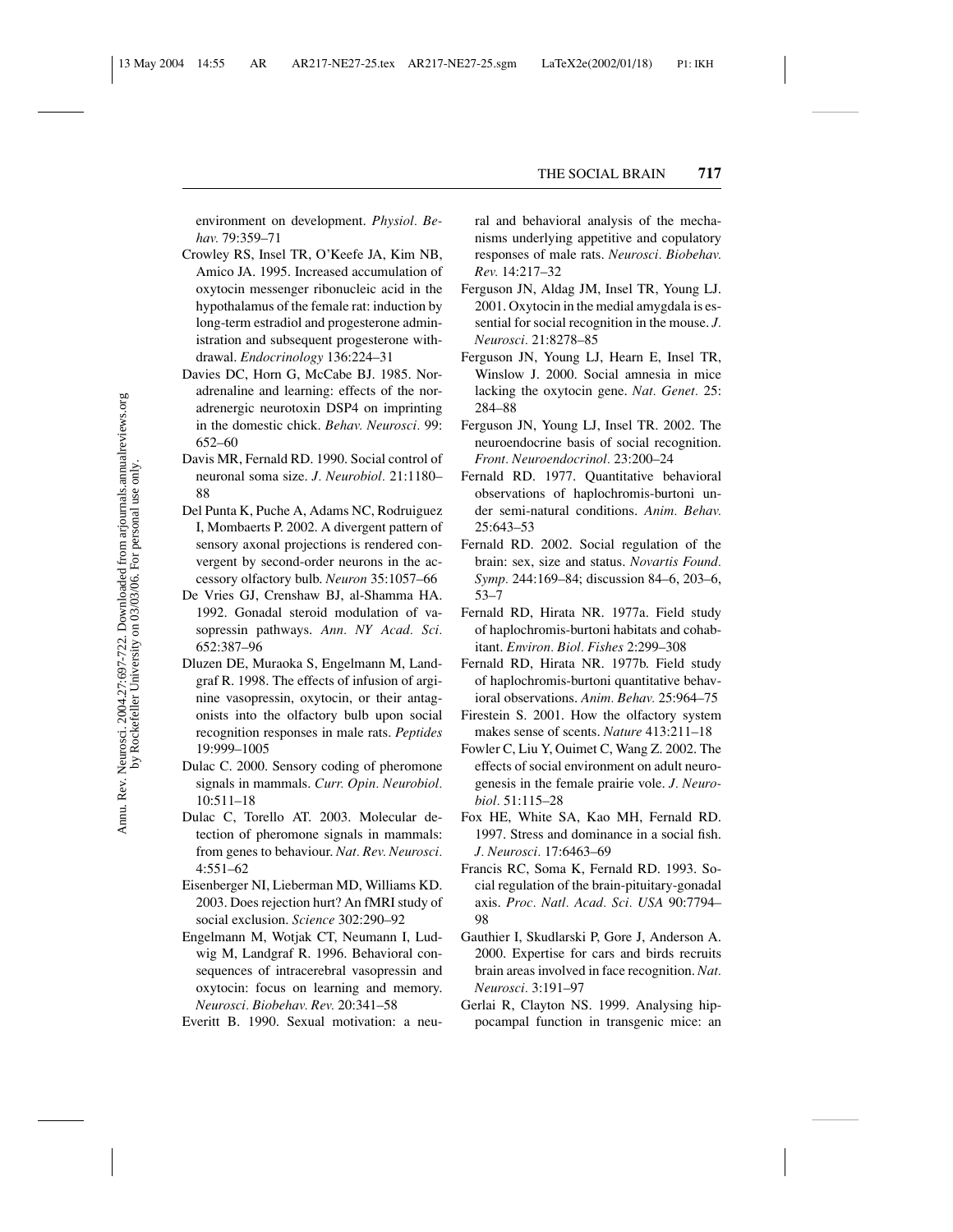ethological perspective. *Trends Neurosci.* 22:47–51

- Getz LL, McGuire B, Pizzuto T, Hoffman JE, Frase B. 1993. Social organization of the prairie vole (*Microtus ochrogaster*). *J. Mammal.* 74:44–58
- Gingrich B, Liu Y, Cascio C, Wang Z, Insel TR. 2000. Dopamine D2 receptors in the nucleus accumbens are important for social attachment in female prairie voles. *Behav. Neurosci.* 114:173–83
- Giordano AL, Johnson AE, Rosenblatt JS. 1990. Haloperidol-induced disruption of retrieval behavior and reversal with apomorphine in lactating rats. *Physiol. Behav.* 48:211–14
- Hall FS. 1998. Social deprivation of neonatal, adolescent, and adult rats has distinct neurochemical and behavioral consequences. *Crit. Rev. Neurobiol.* 12:129–62
- Hammock E, Young LJ. 2002. Variations in the vasopressin V1a promoter and expression: implications for inter- and intraspecific variations in social behaviour. *Eur. J. Neurosci.* 16:399–402
- Hansen S, Bergvall AH, Nyiredi S. 1993. Interaction with pups enhances dopamine release in the ventral striatum of maternal rats: a microdialysis study. *Pharmacol. Biochem. Behav.* 45:673–76
- Hansen S, Harthon C, Wallin E, Lofberg L, Svensson K. 1991. The effects of 6-OHDAinduced dopamine depletions in the ventral or dorsal striatum on maternal and sexual behavior in the female rat. *Pharmacol. Biochem. Behav.* 39:71–77
- Heinrich JE, Singh TD, Nordeen KW, Nordeen EJ. 2003. NR2B downregulation in a forebrain region required for avian vocal learning is not sufficient to close the sensitive period for song learning. *Neurobiol. Learn. Mem.* 79:99–108
- Heinrich JE, Singh TD, Sohrabji F, Nordeen KW, Nordeen EJ. 2002. Developmental and hormonal regulation of NR2A mRNA in forebrain regions controlling avian vocal learning. *J. Neurobiol.* 51:149–59
- Henderson ND. 1970. Genetic influences on the

behavior of mice can be obscured by laboratory rearing. *J. Comp. Physiol. Psychol.* 72:505–11

- Hess EH. 1972. Imprinting in a natural laboratory. *Sci. Am.* 227:24–31
- Hessler NA, Doupe AJ. 1999. Social context modulates singing-related neural activity in the songbird forebrain.*Nat. Neurosci.* 2:209– 11
- Hofer MA, Brunelli SA, Shair HN. 1993. The effects of 24-hr maternal separation and of litter size reduction on the isolation-distress response of 12-day-old rat pups. *Dev. Psychobiol.* 26:483–97
- Hofmann HA, Benson ME, Fernald RD. 1999. Social status regulates growth rate: consequences for life-history strategies.*Proc. Natl. Acad. Sci. USA* 96:14171–76
- Hogan JA. 1988. Cause and function in the development of behavior systems. In *Developmental Psychobiology and Behavioral Ecology*, ed. EM Blass, pp. 63–106. New York: Plenum
- Holy TE, Dulac C, Meister M. 2000. Responses of vomeronasal neurons to natural stimuli. *Science* 289:1569–72
- Horn G. 1985. *Memory, Imprinting and the Brain: An Inquiry into Mechanisms*. Oxford: Clarendon. 400 pp.
- Horn G, McCabe BJ. 1984. Predispositions and preferences: effects on imprinting of lesions to the chick brain. *Anim. Behav.* 32:288–92
- House J, Landis K, Umberson D. 1988. Social relationships and health. *Science* 241:540–45
- Insel TR. 1997. A neurobiological basis of social attachment. *Am. J. Psychiatry* 154:726– 35
- Insel TR, Gingrich B, Young LJ. 2001. Oxytocin: Who needs it? In *The Maternal Brain: Neurobiological and Neuroendocrine Adaptation and Disorders in Pregnancy and Postpartum*, ed. JA Russell, A Douglas, R Windle, C Ingram, pp. 59–67. Amsterdam: Elsevier
- Insel TR, Winslow JT, Witt DM. 1992. Homologous regulation of brain oxytocin receptors. *Endocrinology* 130:2602–8
- Insel TR, Young LJ. 2000. Neuropeptides and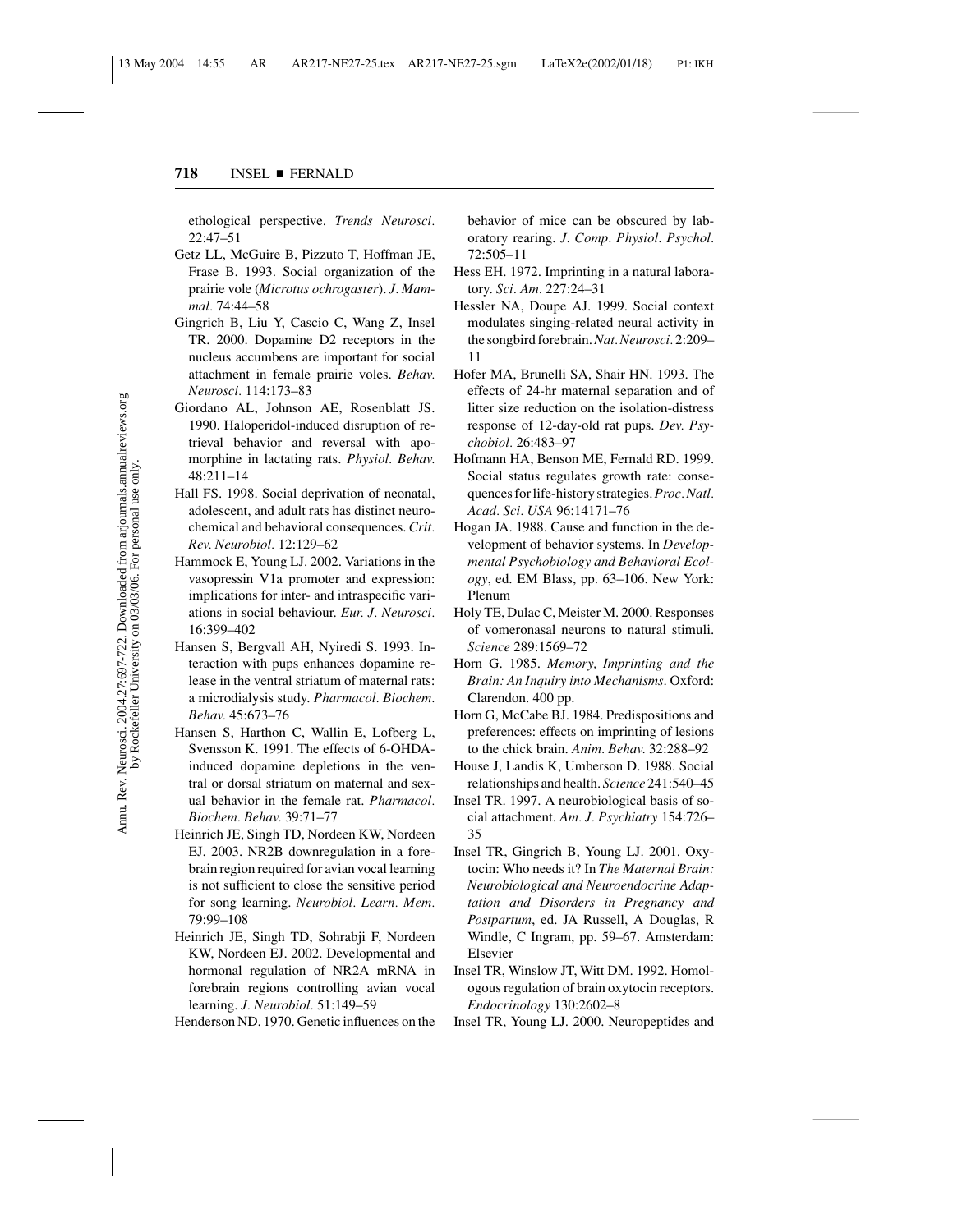the evolution of social behavior. *Curr. Opin. Neurobiol.* 10:784–89

- Insel TR, Young LJ. 2001. The neurobiology of attachment. *Nat. Rev. Neurosci.* 2:129– 36
- Insel TR, Young LJ, Witt DM, Crews D. 1993. Gonadal steroids have paradoxical effects on brain oxytocin receptors. *J. Neuroendocrinol.* 5:619–28
- Ishii T, Hirota J, Mombaerts P. 2003. Combinatorial coexpression of neural and immune multigene families in mouse vomeronasal sensory neurons. *Curr. Biol.* 13:394–400
- Johns JM, Noonan LR, Zimmerman LI, Li L, Pedersen CA. 1997. Effects of short- and long-term withdrawal from gestational cocaine treatment on maternal behavior and aggression in Sprague-Dawley rats. *Dev. Neurosci.* 19:368–74
- Johnson AE, Ball GF, Coirini H, Harbaugh CR, McEwen BS, Insel TR. 1989a. Time course of the estradiol-dependent induction of oxytocin receptor binding in the ventromedial hypothalamic nucleus of the rat. *Endocrinology* 125:1414–19
- Johnson MH, Davies DC, Horn G. 1989b. A sensitive period for the development of a predisposition in dark-reared chicks. *Anim. Behav.* 37:1044–46
- Johnson MH, Horn G. 1988. Development of filial preferences in dark-reared chicks. *Anim. Behav.* 36:675–83
- Kanwisher N, McDermott J, Chun M. 1997. The fusiform face area: a module in human extrastriate cortex specialized for face perception. *J. Neurosci.* 17:4302–11
- Keer SE, Stern JM. 1999. Dopamine receptor blockade in the nucleus accumbens inhibits maternal retrieval and licking, but enhances nursing behavior in lactating rats. *Physiol. Behav.* 67:659–69
- Kelley AE, Berridge KC. 2002. The neuroscience of natural rewards: relevance to addictive drugs. *J. Neurosci.* 22:3306–11
- Kendrick KM, Hinton MR, Atkins K, Haupt MA, Skinner JD. 1998. Mothers determine sexual preferences. *Nature* 395:229–30
- Kinsley CH. 1994. Developmental psychobio-

logical influences on rodent parental behavior. *Neurosci. Biobehav. Rev.* 18:269–80

- Klin A, Jones W, Schultz RT, Volkmar F, Cohen DJ. 2002. Visual fixation patterns during viewing of naturalistic social situations as predictors of social competence in individuals with autism. *Arch. Gen. Psychiatry* 59:809–16
- Kringelbach M, O'Doherty J, Rolls E, Andrews C. 2003. Activation of the human orbitofrontal cortex to a liquid food stimulus is correlated with its subjective pleasantness. *Cereb. Cortex* 13:1064–71
- Landgraf R, Frank E, Aldag J, Neumann I, Sharer C, et al. 2003. Viral vector mediated gene transfer of the vole V1a vasopressin receptor in the rat septum: improved social discrimination and active social behaviour. *Eur. J. Neurosci.* 18:403–11
- Leckman JF, Herman AE. 2001. Maternal behavior and developmental psychopathology. *Biol. Psychiatry* 51:27–43
- Lederhendler I, Schulkin J. 2000. Behavioral neuroscience: challenges for the era of molecular biology. *Trends Neurosci.* 23:451– 54
- Lee A, Li M, Watchus J, Fleming AS. 1999. Neuroanatomical basis of maternal memory in postpartum rate: selective role for the nucleus accumbens. *Behav. Neurosci.* 113:523– 38
- Leinders-Zufall T, Lane AP, Puche AC, Ma W, Novotny MV, et al. 2000. Ultrasensitive pheromone detection by mammalian vomeronasal neurons. *Nature* 405:792–96
- Lim MM, Murphy AZ, Young LJ. 2004. Ventral striatopallidal oxytocin and vasopressin V1a receptors in the monogamous prairie vole (Microtus ochrogaster). *J. Comp. Neurol.* 468:555–70
- Liu Y, Curtis J, Wang Z. 2001. Vasopressin in the lateral septum regulates pair bond formation in male prairie voles. *Behav. Neurosci.* 115:910–19
- Loconto J, Papes F, Chang E, Stowers L, Jones EP, et al. 2003. Functional expression of murine V2R pheromone receptors involves selective association with the M10 and M1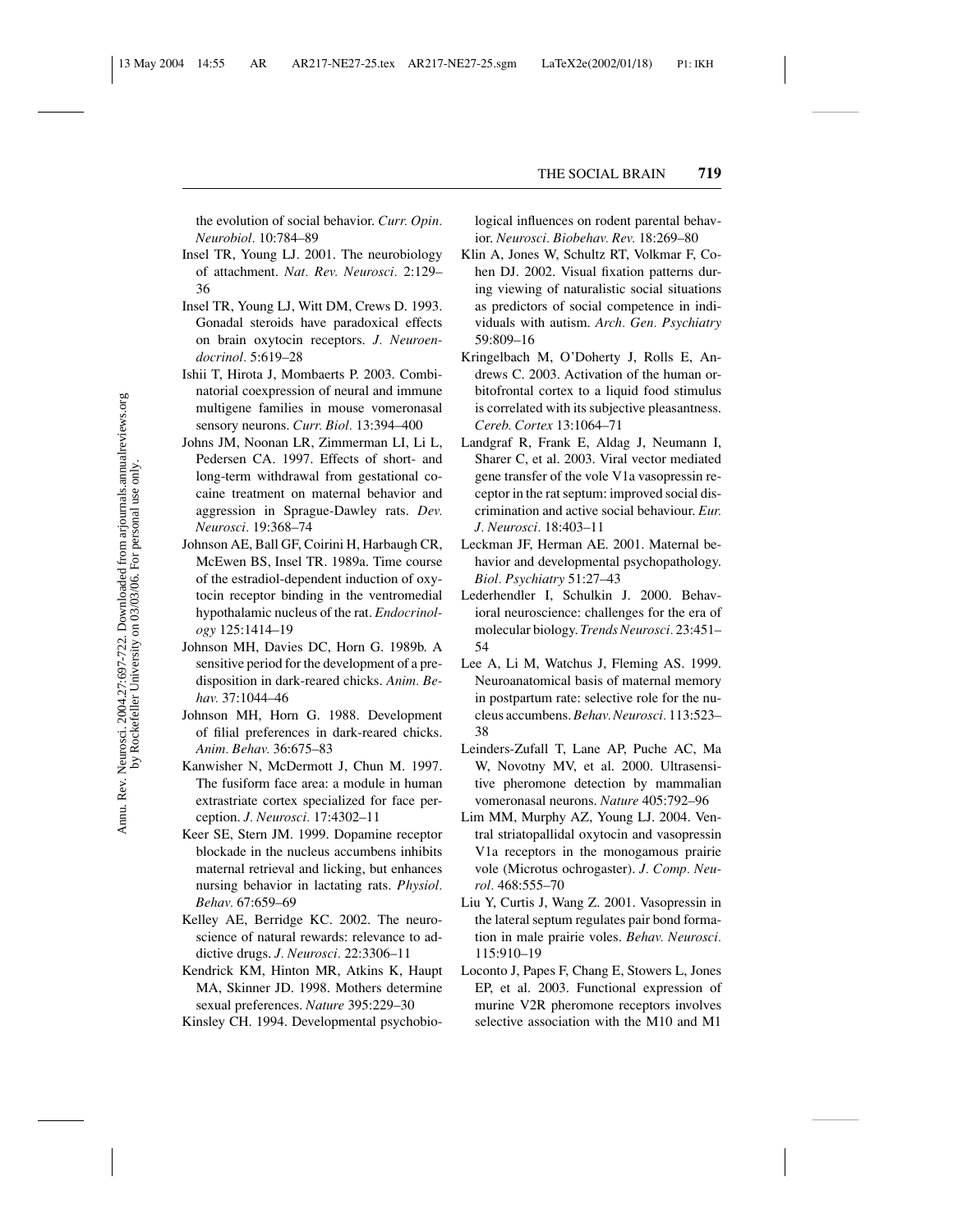families of MHC class 1b molecules. *Cell* 112:607–18

- Lonstein JS, Simmons DA, Swann JM, Stern JM. 1998. Forebrain expression of c-fos due to active maternal behaviour in lactating rats. *Neuroscience* 82:267–81
- Lord C, Cook E, Leventhal B, Amaral D. 2000. Autism spectrum disorders. *Neuron* 28:355– 63
- Lorenz KZ. 1935. Der Kumpan in der Umwelt des Vogels. *J. Ornithol.* 83:137–215
- Luo M, Fee MS, Katz LC. 2003. Encoding pheromonal signals in the accessory olfactory bulb of behaving mice. *Science* 299: 1196–201
- Lu HC, Gonzalez E, Crair MC. 2001. Barrel cortex critical period plasticity is independent of changes in NMDA receptor subunit composition. *Neuron* 32:619–34
- Martin A, Weisberg J. 2003. Neural foundations of understanding social and mechanical concepts. *Cogn. Neuropsychol.* 20:575–87
- Mattson BJ, Williams S, Rosenblatt JS, Morrell JI. 2001. Comparison of two positive reinforcing stimuli: pups and cocaine throughout the postpartum period. *Behav. Neurosci.* 115:683–94
- McCabe BJ, Horn G. 1991. Synaptic transmission and recognition memory—time course of changes in N-methyl-D-aspartate receptors after imprinting. *Behav. Neurosci.* 105:289–94
- McCabe BJ, Horn G. 1994. Learning-related changes in Fos-like immunoreactivity in the chick forebrain after imprinting. *Proc. Natl. Acad. Sci. USA* 91:11417–21
- Meaney MJ, Diorio J, Francis D, Widdowson J, LaPlante P, et al. 1996. Early environmental regulation of forebrain glucocorticoid receptor gene expression: implications for adrenocortical responses to stress. *Dev. Neurosci.* 18:49–72
- Meredith M. 2001. Human vomeronasal organ function: a critical review of best and worst cases. *Chem. Senses* 26:433–45
- Mombaerts P, Wang F, Dulac C, Chao SK, Nemes A, et al. 1996. Visualizing an olfactory sensory map. *Cell* 87:675–86
- Morris RGM. 1981. Spatial localization does not require the presence of local cues. *Learn. Motiv.* 12:239–60
- Nishimori K, Young LJ, Guo Q, Wang Z, Insel TR, Matzuk M. 1996. Oxytocin is required for nursing but is not essential for parturition or reproductive behavior. *Proc. Natl. Acad. Sci. USA* 93:777–83
- Numan M. 1994. Maternal behavior. In *The Physiology of Reproduction*, ed. E Knobil, J Neill, pp. 221–302. New York: Raven
- Numan M, Insel TR. 2003. *The Neurobiology of Parental Behavior*. New York: Springer-Verlag
- Numan M, Smith HG. 1984. Maternal behavior in rats: evidence for the involvement of preoptic projections to the ventral tegmental area. *Behav. Neurosci.* 98:712–27
- O'Connor TG, Marvin RS, Rutter M, Olrick JT, Britner PA, Engl. Rom. Adopt. Study Team. 2003. Child-parent attachment following early institutional deprivation. *Dev. Psychopathol.* 15:19–38
- Onitsuka T, Shenton M, Kasai K, Nestor P, Toner S, et al. 2003. Fusiform gyrus reduction and facial recognition in chronic schizophrenia. *Arch. Gen. Psychiatry* 60: 349–55
- Pedersen CA, Caldwell JO, Walker C, Ayers G, Mason GA. 1994. Oxytocin activates the postpartum onset of rat maternal behavior in the ventral tegmental and medial preoptic areas. *Behav. Neurosci.* 108:1163–71
- Pfaff DW, Frohlich J, Morgan M. 2002. Hormonal and genetic influences on arousal sexual and otherwise. *Trends Neurosci.* 25: 45–50
- Pfaus JG, Kippin TE, Centeno S. 2001. Conditioning and sexual behavior: a review. *Horm. Behav.* 40:291–321
- Pitkow L, Sharer C, Ren X, Insel TR, Terwilliger E, Young LJ. 2001. Facilitation of affiliation and pair-bond formation by vasopressin receptor gene transfer into the ventral forebrain of a monogamous vole. *J. Neurosci.* 21:7392–96
- Robbins TW, Jones GH, Wilkinson LS. 1996. Behavioural and neurochemical effects of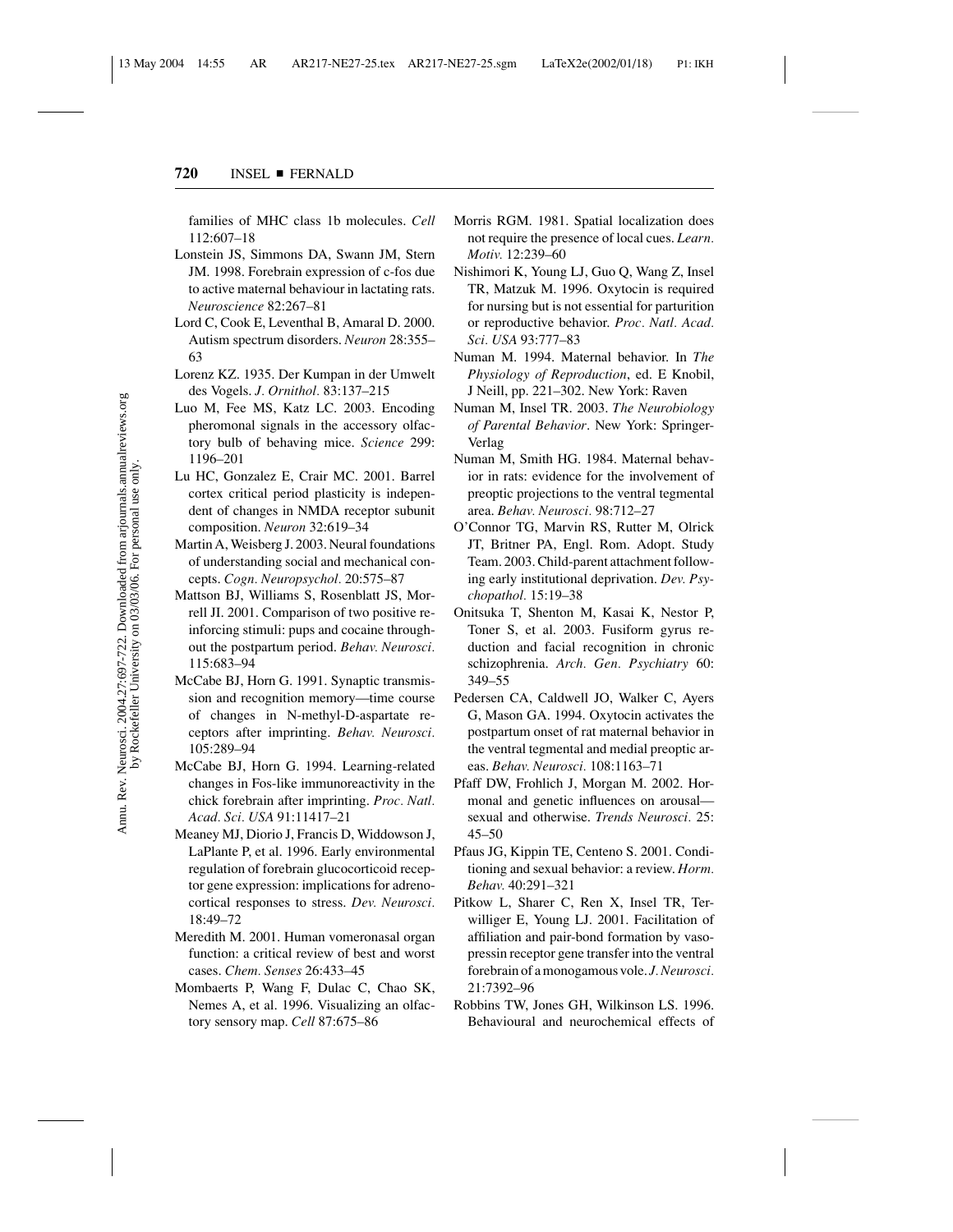early social deprivation in the rat. *J. Psychopharmacol.* 10:39–47

- Romanski L, Goldman-Rakic P. 2002. An auditory domain in primate prefrontal cortex. *Nat. Neurosci.* 5:15–16
- Rosenzweig MR, Bennett EL. 1996. Psychobiology of plasticity: effects of training and experience on brain and behavior. *Behav. Brain Res.* 78:57–65
- Russell JA, Leng G. 1998. Sex, parturition and motherhood without oxytocin? *J. Endocrinol.* 157:343–59
- Sam M, Vora S, Malnic B, Ma W, Novotny MV, Buck LB. 2001. Odorants may arouse instinctive behaviours. *Nature* 412:142
- Schultz RT, Gauthier I, Klin A, Fulbright RK, Anderson AW, et al. 2000. Abnormal ventral temporal cortical activity during face discrimination among individuals with autism and Asperger syndrome. *Arch. Gen. Psychiatry* 57:331–40
- Shahbazian M, Zoghbi H. 2002. Rett syndrome and MeCP2: linking epigenetics and neuronal function. *Am. J. Hum. Genet.* 71:1259– 72
- Stack EC, Balakrishnan R, Numan MJ, Numan M. 2002. A functional neuroanatomical investigation of the role of the medial preoptic area in the neural circuits regulating maternal behavior. *Behav. Brain Res.* 131:17–36
- Stack EC, Numan M. 2000. The temporal course of expression of c-Fos and Fos B within the medial preoptic area and other brain regions of postpartum female rats during prolonged mother-young interactions. *Behav. Neurosci.* 114:609–22
- Steffanaci L, Amaral D. 2002. Some observations on cortical inputs to the macaque monkey amygdala: an anterograde tracing study. *J. Comput. Neurol.* 451:301–23
- Stern JM, Keer SE. 1999. Maternal motivation of lactating rats is disrupted by low dosages of haloperidol. *Behav. Brain Res.* 99:231– 39
- Stowers L, Holy TE, Meister M, Dulac C, Koentges G. 2002. Loss of sex discrimination and male-male aggression in mice deficient for TRP2. *Science* 295:1493–500
- Sullivan RM, Wilson DA. 2003. Molecular biology of early olfactory memory. *Learn. Mem.* 10:1–4
- Tomizawa K, Iga N, Lu Y, Moriwaki A, Matsushita M, et al. 2003. Oxytocin improves long-lasting spatial memory during motherhood through MAP kinase cascade.*Nat. Neurosci.* 6:384–90
- Trinh K, Storm DR. 2003. Vomeronasal organ detects odorants in absence of signaling through main olfactory epithelium.*Nat. Neurosci.* 6:519–25
- Tsao D, Freiwald W, Knutsen T, Mandeville J, Tootell R. 2003. Faces and objects in macaque cerebral cortex. *Nat. Neurosci.* 6:989–95
- van Praag H, Kempermann G, Gage FH. 2000. Neural consequences of environmental enrichment. *Nat. Rev. Neurosci.* 1:191–98
- von Uexküll J. 1921. Umwelt und Innenwelt der *Tiere*. Berlin: Springer
- Wang Z, Yu GZ, Cascio C, Liu Y, Gingrich B, Insel TR. 1999. Dopamine D2 receptormediated regulation of partner preferences in female prairie voles: a mechanism for pair bonding. *Behav. Neurosci.* 113:602–11
- White SA, Kasten TL, Bond CT, Adelman JP, Fernald RD. 1995. Three gonadotropinreleasing hormone genes in one organism suggest novel roles for an ancient peptide. *Proc. Natl. Acad. Sci. USA* 92:8363– 67
- White SA, Nguyen T, Fernald RD. 2002. Social regulation of gonadotropin-releasing hormone. *J. Exp. Biol.* 205:2567–81
- Wiedenmayer C. 1997. Causation of the ontogenetic development of stereotypic digging in gerbils. *Anim. Behav.* 53:461–70
- Winslow JT, Camacho F. 1995. Cholinergic modulation of a decrement in social investigation following repeated contacts between mice. *Psychopharmacology* 121:164– 72
- Winslow JT, Hearn EF, Ferguson J, Young LJ, Matzuk MM, Insel TR. 2000. Infant vocalization, adult aggression, and fear behavior of an oxytocin null mutant mouse. *Horm. Behav.* 37:145–55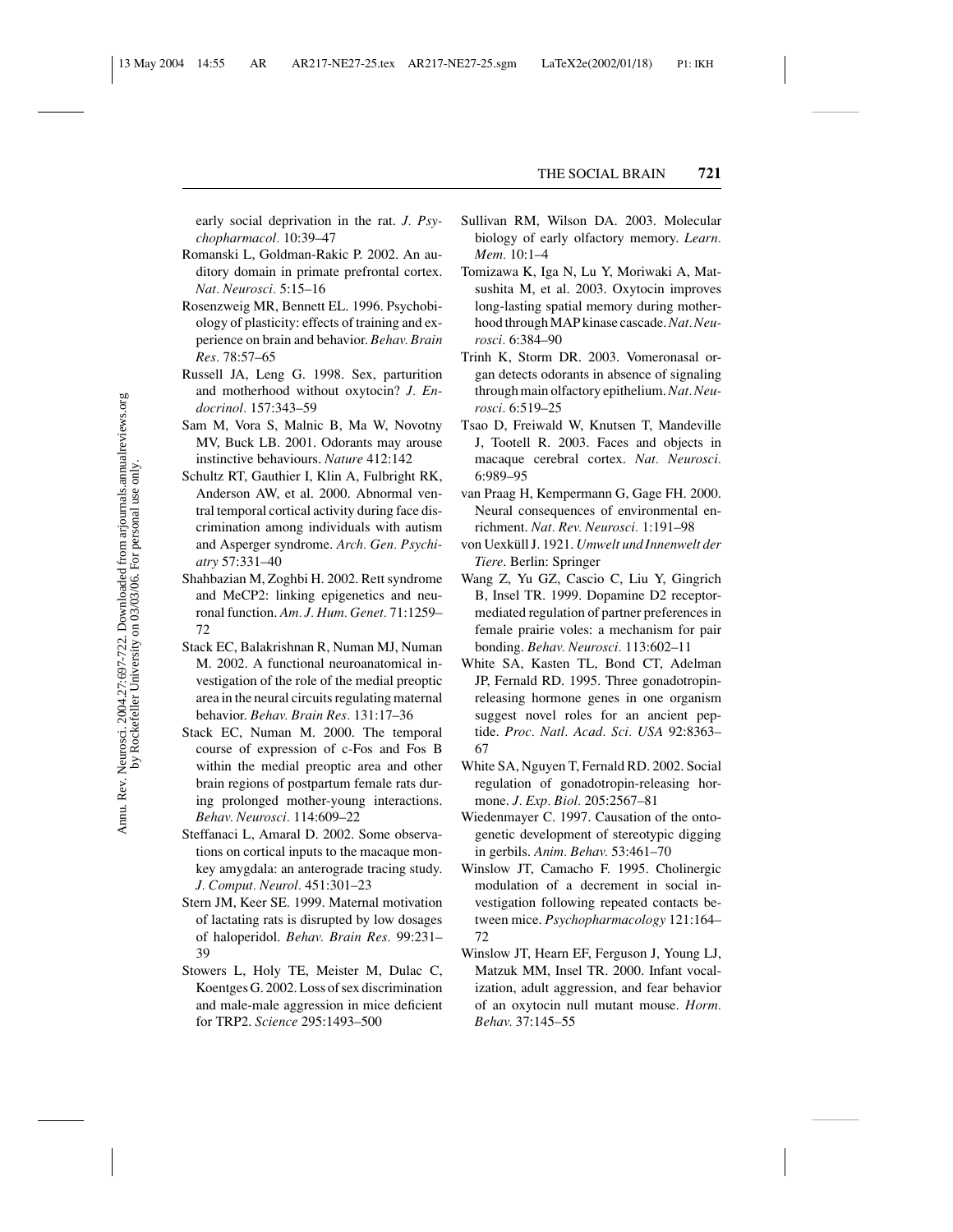- Witt DM. 1995. Oxytocin and rodent sociosexual responses: from behavior to gene expression. *Neurosci. Biobehav. Rev.* 19:315–24
- Wrenn C, Harris A, Saavedra M, Crawley J. 2003. Social transmission of food preference in mice: methodology and application to galanin-overexpressing transgenic mice. *Behav. Neurosci.* 117:21–31
- Wurbel H. 2001. Ideal homes? Housing effects on rodent brain and behaviour. *Trends Neurosci.* 24:207–11
- Young LJ, Gingrich B, Lim MM, Insel TR. 2001. Cellular mechanisms of social attachment. *Horm. Behav.* 40:133–39
- Young LJ, Huot B, Nilsen R, Wang Z, Insel TR. 1996. Species differences in central oxytocin receptor gene expression: comparative analysis of promoter sequences. *J. Neuroendocrinol.* 8:777–83
- Young LJ, Nilsen R, Waymire K, MacGregor G, Insel TR. 1999. Increased affiliative response to vasopressin in mice expressing the V1a receptor from a monogamous vole. *Nature* 400:766–68
- Zou Z, Horowitz LF, Montmayeur JP, Snapper S, Buck LB. 2001. Genetic tracing reveals a stereotyped sensory map in the olfactory cortex. *Nature* 414:173–79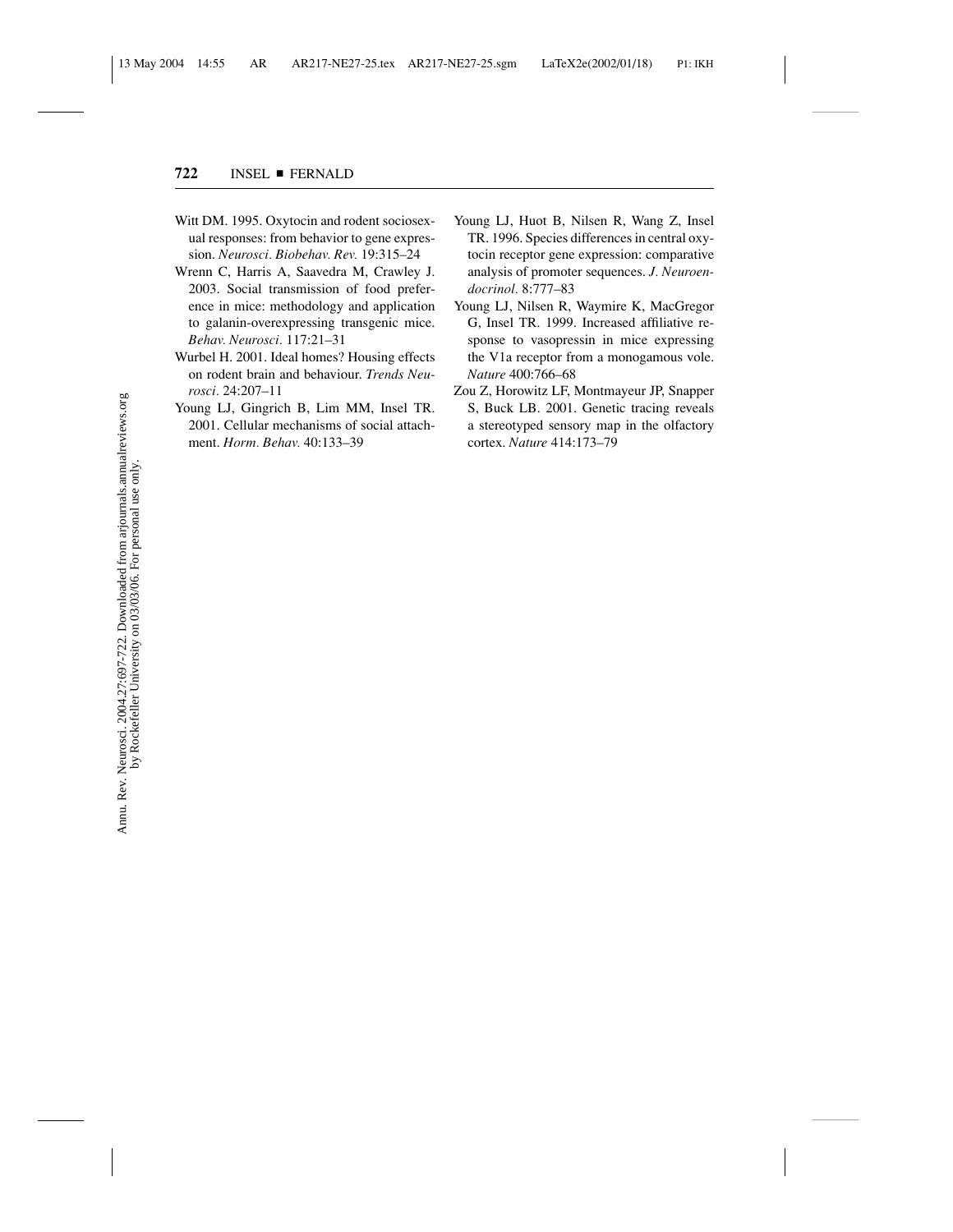# **CONTENTS**

| THE AMYGDALA MODULATES THE CONSOLIDATION OF MEMORIES<br>OF EMOTIONALLY AROUSING EXPERIENCES, James L. McGaugh                  | $\mathbf{1}$ |
|--------------------------------------------------------------------------------------------------------------------------------|--------------|
| CONTROL OF CENTRAL SYNAPTIC SPECIFICITY IN INSECT SENSORY<br>NEURONS, Jonathan M. Blagburn and Jonathan P. Bacon               | 29           |
| SENSORY SIGNALS IN NEURAL POPULATIONS UNDERLYING TACTILE<br>PERCEPTION AND MANIPULATION, Antony W. Goodwin                     |              |
| and Heather E. Wheat                                                                                                           | 53           |
| E PLURIBUS UNUM, EX UNO PLURA: QUANTITATIVE AND<br>SINGLE-GENE PERSPECTIVES ON THE STUDY OF BEHAVIOR,<br>Ralph J. Greenspan    | 79           |
| <b>DESENSITIZATION OF G PROTEIN-COUPLED RECEPTORS AND</b><br>NEURONAL FUNCTIONS, Raul R. Gainetdinov, Richard T. Premont,      |              |
| Laura M. Bohn, Robert J. Lefkowitz, and Marc G. Caron                                                                          | 107          |
| PLASTICITY OF THE SPINAL NEURAL CIRCUITRY AFTER INJURY,<br>V. Reggie Edgerton, Niranjala J.K. Tillakaratne, Allison J. Bigbee, |              |
| Ray D. de Leon, and Roland R. Roy                                                                                              | 145          |
| THE MIRROR-NEURON SYSTEM, Giacomo Rizzolatti and Laila Craighero                                                               | 169          |
| GENETIC APPROACHES TO THE STUDY OF ANXIETY, Joshua A. Gordon<br>and René Hen                                                   | 193          |
| <b>UBIQUITIN-DEPENDENT REGULATION OF THE SYNAPSE,</b>                                                                          |              |
| Aaron DiAntonio and Linda Hicke                                                                                                | 223          |
| CELLULAR MECHANISMS OF NEURONAL POPULATION OSCILLATIONS<br>IN THE HIPPOCAMPUS IN VITRO, Roger D. Traub, Andrea Bibbig,         |              |
| Fiona E.N. LeBeau, Eberhard H. Buhl, and Miles A. Whittington                                                                  | 247          |
| THE MEDIAL TEMPORAL LOBE, Larry R. Squire, Craig E.L. Stark,<br>and Robert E. Clark                                            | 279          |
| THE NEURAL BASIS OF TEMPORAL PROCESSING, Michael D. Mauk<br>and Dean V. Buonomano                                              | 307          |
| THE NOGO SIGNALING PATHWAY FOR REGENERATION BLOCK,<br>Zhigang He and Vuk Koprivica                                             | 341          |
| MAPS IN THE BRAIN: WHAT CAN WE LEARN FROM THEM?                                                                                |              |
| Dmitri B. Chklovskii and Alexei A. Koulakov                                                                                    | 369          |